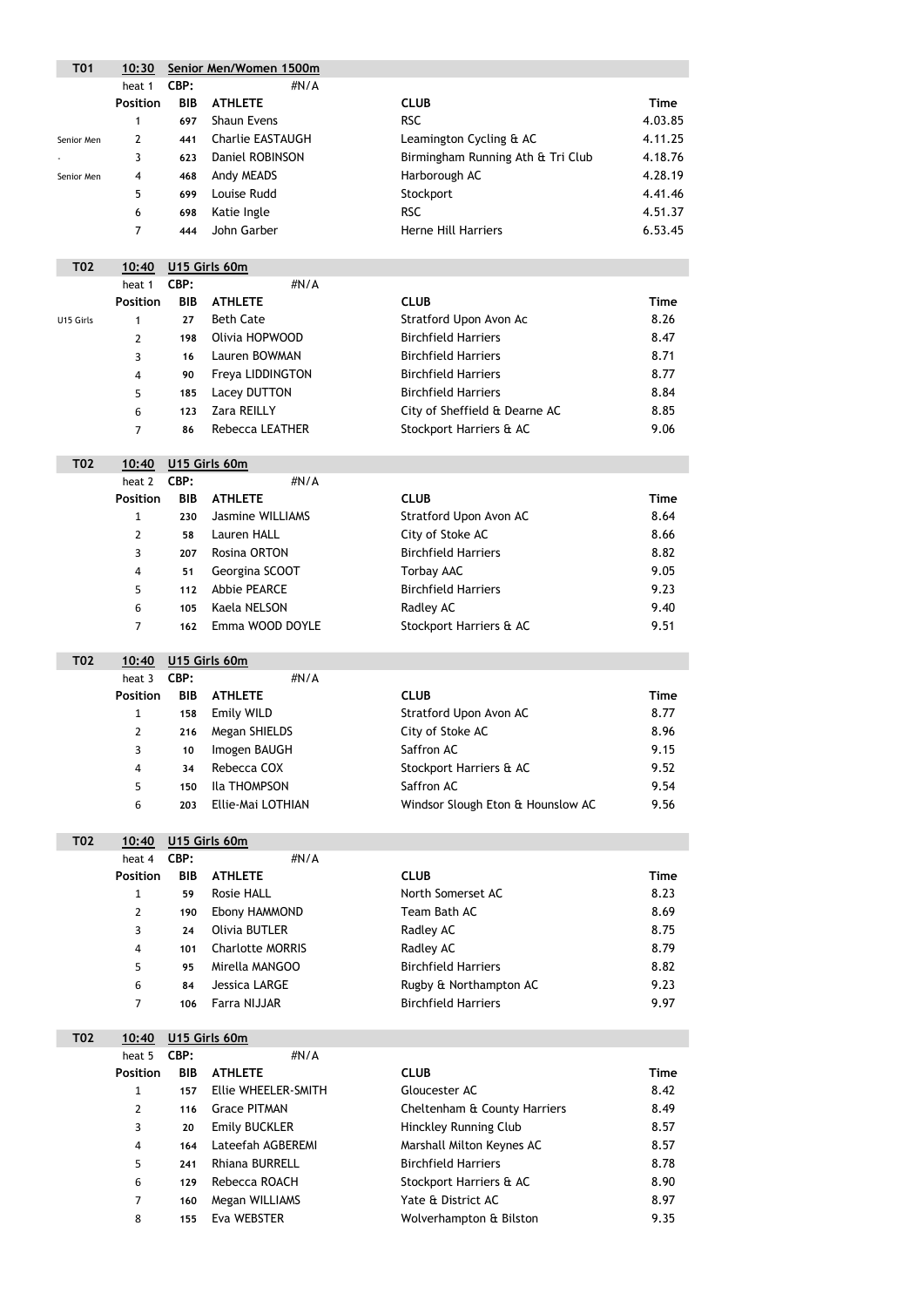| <b>T02</b> | 10:40           | U15 Girls 60m |                             |                                   |             |  |
|------------|-----------------|---------------|-----------------------------|-----------------------------------|-------------|--|
|            | heat 6          | CBP:          | #N/A                        |                                   |             |  |
|            | <b>Position</b> | <b>BIB</b>    | <b>ATHLETE</b>              | <b>CLUB</b>                       | <b>Time</b> |  |
|            | $\mathbf 1$     | 108           | Moyin ODUYEMI               | Marshall Milton Keynes AC         | 8.20        |  |
| 2<br>144   |                 |               | Rebecca SQUIRES             | <b>Exeter Harriers</b>            | 8.41        |  |
|            | 3               | 109           | Sarah-Jane OLLIS            | Worcester AC                      | 8.54        |  |
|            | 4               | 5             | <b>Taisa ALEXANDER</b>      | Wolverhampton & Bilston           | 8.57        |  |
|            | 5               | 113           | Mollie Mae PENIKET-ALDRIDGE | <b>Birchfield Harriers</b>        | 9.30        |  |
|            |                 |               |                             |                                   |             |  |
| <b>T03</b> | 11:00           |               | U15 Boys 60m                |                                   |             |  |
|            | heat 1          | CBP:          | #N/A                        |                                   |             |  |
|            | <b>Position</b> | <b>BIB</b>    | <b>ATHLETE</b>              | <b>CLUB</b>                       | <b>Time</b> |  |
|            | $\mathbf{1}$    | 258           | <b>Ben BASTEN</b>           | Crewe & Nantwich AC               | 7.55        |  |
|            | 2               | 264           | Kyle BODEN                  | <b>Birchfield Harriers</b>        | 7.62        |  |
|            | 3               | 322           | <b>Matthew HOULDEN</b>      | Stockport Harriers & AC           | 7.72        |  |
|            | 4               | 278           | <b>Ethan COURT</b>          | Wolverhampton & Bilston           | 7.76        |  |
|            | 5               | 323           | Haziq HUSSAIN               | City of Stoke AC                  | 7.82        |  |
|            | 6               | 317           | Lewis HEMBROW-MCKINLEY      | North Somerset AC                 | 8.04        |  |
|            | 7               | 303           | <b>Ben GAME</b>             | Team Bath AC                      | 8.11        |  |
|            | 8               | 306           | <b>James GENTILE</b>        | North Somerset AC                 | 8.42        |  |
|            |                 |               |                             |                                   |             |  |
| <b>T03</b> | 11:00           |               | U15 Boys 60m                |                                   |             |  |
|            | heat 2          | CBP:          | #N/A                        |                                   |             |  |
|            | <b>Position</b> | <b>BIB</b>    | <b>ATHLETE</b>              | <b>CLUB</b>                       | <b>Time</b> |  |
|            | 1               | 279           | Matthew COX                 | Cheltenham & County Harriers      | 8.22        |  |
|            | $\overline{2}$  | 392           | <b>Oliver THATCHER</b>      | Southampton AC                    | 8.22        |  |
|            | 3               | 262           | Tom BLEWITT-JENKINS         | Charnwood A C                     | 8.34        |  |
|            | 4               | 289           | Jack DOODSON                | Stockport Harriers & AC           | 8.63        |  |
|            | 5               | 297           | <b>Jack FORREST</b>         | Wolverhampton & Bilston           | 8.74        |  |
|            | 6               | 352           | Karnell NUNES-SMITH         | <b>Birchfield Harriers</b>        | 9.01        |  |
|            |                 |               |                             |                                   |             |  |
| <b>T03</b> | 11:00           |               | U15 Boys 60m                |                                   |             |  |
|            | heat 3          | CBP:          | #N/A                        |                                   |             |  |
|            | <b>Position</b> | <b>BIB</b>    | <b>ATHLETE</b>              | <b>CLUB</b>                       | <b>Time</b> |  |
|            | 1               | 304           | George GAMMAGE              | Rugby & Northampton AC            | 8.03        |  |
|            | 2               | 256           | Ryan BAINS                  | Wolverhampton & Bilston           | 8.17        |  |
|            | 3               | 287           | <b>Will DEAN</b>            | Rugby & Northampton AC            | 8.18        |  |
|            | 4               | 310           | <b>Dillan GRICE</b>         | Radley AC                         | 8.51        |  |
|            | 5               | 382           | Kamalpreet SINGH            | Wolverhampton & Bilston           | 8.56        |  |
|            | 6               | 421           | <b>Owen SPROSTON</b>        | City of Stoke AC                  | 8.61        |  |
|            | 7               | 254           | Sam AYRE                    | Stockport Harriers & AC           | 8.94        |  |
|            |                 |               |                             |                                   |             |  |
| <b>T03</b> | 11:00           |               | U15 Boys 60m                |                                   |             |  |
|            | heat 4          | CBP:          | #N/A                        |                                   |             |  |
|            | <b>Position</b> | <b>BIB</b>    | <b>ATHLETE</b>              | <b>CLUB</b>                       | <b>Time</b> |  |
|            | 1               | 344           | Max MOORE-LEES              | <b>Manx Harriers</b>              | 7.75        |  |
|            | $\overline{2}$  | 355           | Rashaan OKOTIE              | <b>Birchfield Harriers</b>        | 7.94        |  |
|            | 3               | 367           | Luke RAVENHILL              | Yate & District AC                | 7.96        |  |
|            | 4               | 416           | Matthew GRIFFIN             | Bromsgrove & Redditch             | 8.00        |  |
|            | 5               | 312           | <b>Charles HARVEY</b>       | Birmingham Running Ath & Tri Club | 8.14        |  |
|            | 6               | 328           | <b>Oliver KEITLEY</b>       | Gloucester AC                     | 8.15        |  |
|            | 7               | 387           | <b>Thierry SOMERS</b>       | <b>Birchfield Harriers</b>        | 8.18        |  |
|            | 8               | 401           | Liam WHITE                  | Wolverhampton & Bilston           | 9.10        |  |

| <b>T03</b> |                    |     | 11:00 U15 Boys 60m |                        |      |  |  |  |
|------------|--------------------|-----|--------------------|------------------------|------|--|--|--|
|            | heat 5 <b>CBP:</b> |     | $\#N/A$            |                        |      |  |  |  |
|            | <b>Position</b>    |     | <b>BIB ATHLETE</b> | <b>CLUB</b>            | Time |  |  |  |
|            |                    |     | 425 Cole WILLIAMS  | Stratford Upon Avon AC | 7.88 |  |  |  |
|            |                    | 329 | James LANGHAM      | Rugby & Northampton AC | 7.95 |  |  |  |

| <b>T04</b> |                 |      | 11:10 U17 Women 60m |                            |      |  |  |  |
|------------|-----------------|------|---------------------|----------------------------|------|--|--|--|
|            | heat 1          | CBP: | #N/A                |                            |      |  |  |  |
|            | <b>Position</b> |      | <b>BIB ATHLETE</b>  | <b>CLUB</b>                | Time |  |  |  |
|            |                 | 47   | Abigail GALPIN      | <b>Guernsey Island AAC</b> | 7.99 |  |  |  |
|            |                 | 69   | Tia JACKSON         | Bristol & West AC          | 8.05 |  |  |  |
|            |                 | 110  | Michelle OWUSU      | Wolverhampton & Bilston    | 8.08 |  |  |  |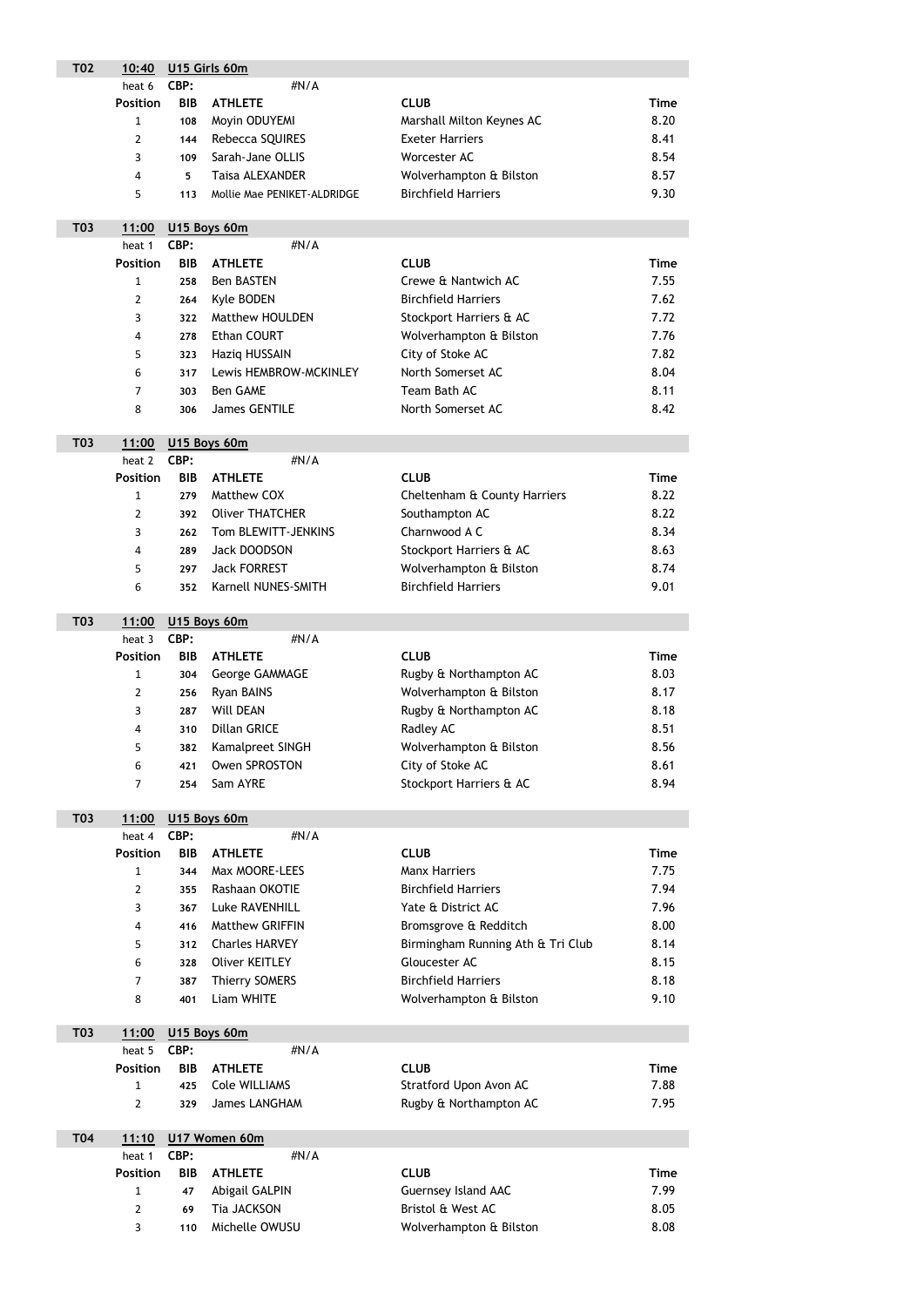|            | <b>Alicia REGIS</b><br>Enfield & Haringey A C<br>4<br>122 |               | 8.20                                           |                                     |             |  |  |
|------------|-----------------------------------------------------------|---------------|------------------------------------------------|-------------------------------------|-------------|--|--|
|            | 5                                                         | 114           | Cannock & Stafford AC<br><b>Charlie PETERS</b> |                                     | 8.22        |  |  |
|            | 6                                                         | 3             | Laurone AGER                                   | Rugby & Northampton AC              | 8.24        |  |  |
|            | 7                                                         | 65            | Danielle HORTON                                | Stratford Upon Avon AC              | 8.25        |  |  |
|            | 8                                                         | 192           | Laura HICKEY<br>Leigh Harriers & AC            |                                     | 8.30        |  |  |
|            |                                                           |               |                                                |                                     |             |  |  |
| <b>T04</b> | 11:10                                                     | U17 Women 60m |                                                |                                     |             |  |  |
|            | heat 2                                                    | CBP:          | #N/A                                           |                                     |             |  |  |
|            | <b>Position</b>                                           | <b>BIB</b>    | <b>ATHLETE</b>                                 | <b>CLUB</b>                         | <b>Time</b> |  |  |
|            | $\mathbf{1}$                                              | 140           | <b>Ruka SHONIBARE</b>                          | Sale Harriers Manchester            | 8.04        |  |  |
|            | 2                                                         | 153           | Katie WATERWORTH                               | Stockport Harriers & AC             | 8.05        |  |  |
|            | 3                                                         | 229           | Abi WILLIAMS                                   | Cheltenham & County Harriers        | 8.22        |  |  |
|            | 4                                                         | 179           | Georgia CLARKE                                 | Stratford Upon Avon AC              | 8.23        |  |  |
|            | 5                                                         | 174           | Jenna BLUNDELL                                 | Team Bath AC                        | 8.26        |  |  |
|            | 6                                                         | 154           | Megan WEBBER                                   | <b>Torbay AAC</b>                   | 8.27        |  |  |
|            | 7                                                         | 28            | Laryce COKE                                    | Wolverhampton & Bilston             | 8.40        |  |  |
|            | 8                                                         | 39            | Venise ELLIOTT                                 | <b>Birchfield Harriers</b>          | 8.50        |  |  |
|            |                                                           |               |                                                |                                     |             |  |  |
| <b>T04</b> | 11:10                                                     |               | U17 Women 60m                                  |                                     |             |  |  |
|            | heat 3                                                    | CBP:          | #N/A                                           |                                     |             |  |  |
|            | <b>Position</b>                                           | <b>BIB</b>    | <b>ATHLETE</b>                                 | <b>CLUB</b>                         | <b>Time</b> |  |  |
|            | $\mathbf{1}$                                              | 151           | <b>Elizabeth TRUSLOVE</b>                      | Rugby & Northampton AC              | 8.23        |  |  |
|            | 2<br>79                                                   |               | <b>Holly KINSEY</b>                            | <b>Tavistock AC</b>                 | 8.46        |  |  |
|            | 3<br>75                                                   |               | Naomi JOHNSON                                  | Birmingham Running Ath & Tri Club   | 8.46        |  |  |
|            | 4                                                         | 52            | <b>Iola GRANT</b>                              | Rugby & Northampton AC              | 8.54        |  |  |
|            | 5                                                         | 45            | Natasha FUTTER                                 | City of Stoke AC                    | 8.58        |  |  |
|            | 6                                                         | 60            | <b>Katie HARRIS</b>                            | Worcester AC                        | 8.59        |  |  |
|            | 7                                                         | 156           | <b>Madison WELLS</b>                           | Rugby & Northampton AC              | 8.65        |  |  |
|            | 8                                                         | 17            | Eden BRIDGES-MARTIN                            | Radley AC                           | 8.85        |  |  |
|            |                                                           |               |                                                |                                     |             |  |  |
| <b>T04</b> | 11:10                                                     |               | U17 Women 60m                                  |                                     |             |  |  |
|            | heat 4                                                    | CBP:          | #N/A                                           |                                     |             |  |  |
|            | <b>Position</b>                                           | <b>BIB</b>    | <b>ATHLETE</b>                                 | <b>CLUB</b>                         | <b>Time</b> |  |  |
|            | $\mathbf{1}$                                              | 204           | Mia LOWNDES                                    | Sale Harriers Manchester            | 8.06        |  |  |
|            | $\overline{2}$                                            | 7             | <b>Skye ALLEN</b>                              | City Of Salisbury AC & Running Club | 8.32        |  |  |
|            | 3                                                         | 40            | Esmee ESHO                                     | Saffron AC                          | 8.49        |  |  |
|            | 4                                                         | 30            | <b>Kirstie CONSTABLE</b>                       | Gloucester AC                       | 8.62        |  |  |
|            | 5                                                         | 138           | Vienna SHELLEY                                 | <b>Newcastle Staffs AC</b>          | 8.71        |  |  |
|            | 6                                                         | 94            | <b>Francesca MACLEOD</b>                       | Windsor Slough Eton & Hounslow AC   | 8.74        |  |  |
|            | 7                                                         | 161           | Amy WINCHESTER                                 | Stroud & District AC                | 9.05        |  |  |
|            |                                                           |               |                                                |                                     |             |  |  |
| <b>T04</b> | <u>11:10</u>                                              |               | U17 Women 60m                                  |                                     |             |  |  |
|            | heat 5                                                    | CBP:          | #N/A                                           |                                     |             |  |  |
|            | <b>Position</b>                                           | <b>BIB</b>    | <b>ATHLETE</b>                                 | <b>CLUB</b>                         | <b>Time</b> |  |  |
|            | 1                                                         | 139           | Emma SHERWOOD                                  | Dudley & Stourbridge Harriers       | 8.36        |  |  |
|            | $\overline{2}$                                            | 220           | Natalie SODZI                                  | Cheltenham & County Harriers        | 8.47        |  |  |
|            | 3                                                         | 147           | Sophie TEMPLE                                  | Gloucester AC                       | 8.56        |  |  |
|            | 4                                                         | 103           | Danielle MURRAY                                | <b>Tipton Harriers</b>              | 8.64        |  |  |
|            | 5                                                         | 93            | Erin MACFARLAINE                               | Gloucester AC                       | 8.75        |  |  |
|            | 6                                                         | 130           | <b>Katie ROBBINS</b>                           | Yate & District AC                  | 8.77        |  |  |

| <b>T05</b> | 11:25           |            | <b>U17 Men 60m</b>    |                           |             |  |  |
|------------|-----------------|------------|-----------------------|---------------------------|-------------|--|--|
|            | heat 1          | CBP:       | $\#N/A$               |                           |             |  |  |
|            | <b>Position</b> | <b>BIB</b> | <b>ATHLETE</b>        | <b>CLUB</b>               | <b>Time</b> |  |  |
|            | $\mathbf{1}$    | 347        | Jaime NALUS           | Rugby & Northampton AC    | 7.32        |  |  |
|            | $\overline{2}$  | 263        | David BOAKYE          | Marshall Milton Keynes AC | 7.32        |  |  |
|            | 3               | 291        | Kai DUDDFIELD         | Wolverhampton & Bilston   | 7.46        |  |  |
|            | 4               | 327        | Nyheam KEFENTSE       | Bristol & West AC         | 7.49        |  |  |
|            | 5               | 290        | <b>Brandon DOWNES</b> | Wolverhampton & Bilston   | 7.63        |  |  |
|            | 6               | 305        | <b>Ellis GAYLE</b>    | <b>Tipton Harriers</b>    | 7.81        |  |  |
|            | $\overline{7}$  | 318        | Lewis HINDLE          | Sale Harriers Manchester  | 7.85        |  |  |
|            | 8               | 294        | Jonny EVANS           | Team Bath AC              | 7.88        |  |  |
|            |                 |            |                       |                           |             |  |  |

7 214 Abigail ROBSON Yate & District AC 8.80

| T05 |                 | 11:25 U17 Men 60m |      |
|-----|-----------------|-------------------|------|
|     | heat $2$ $CBP:$ |                   | #N/A |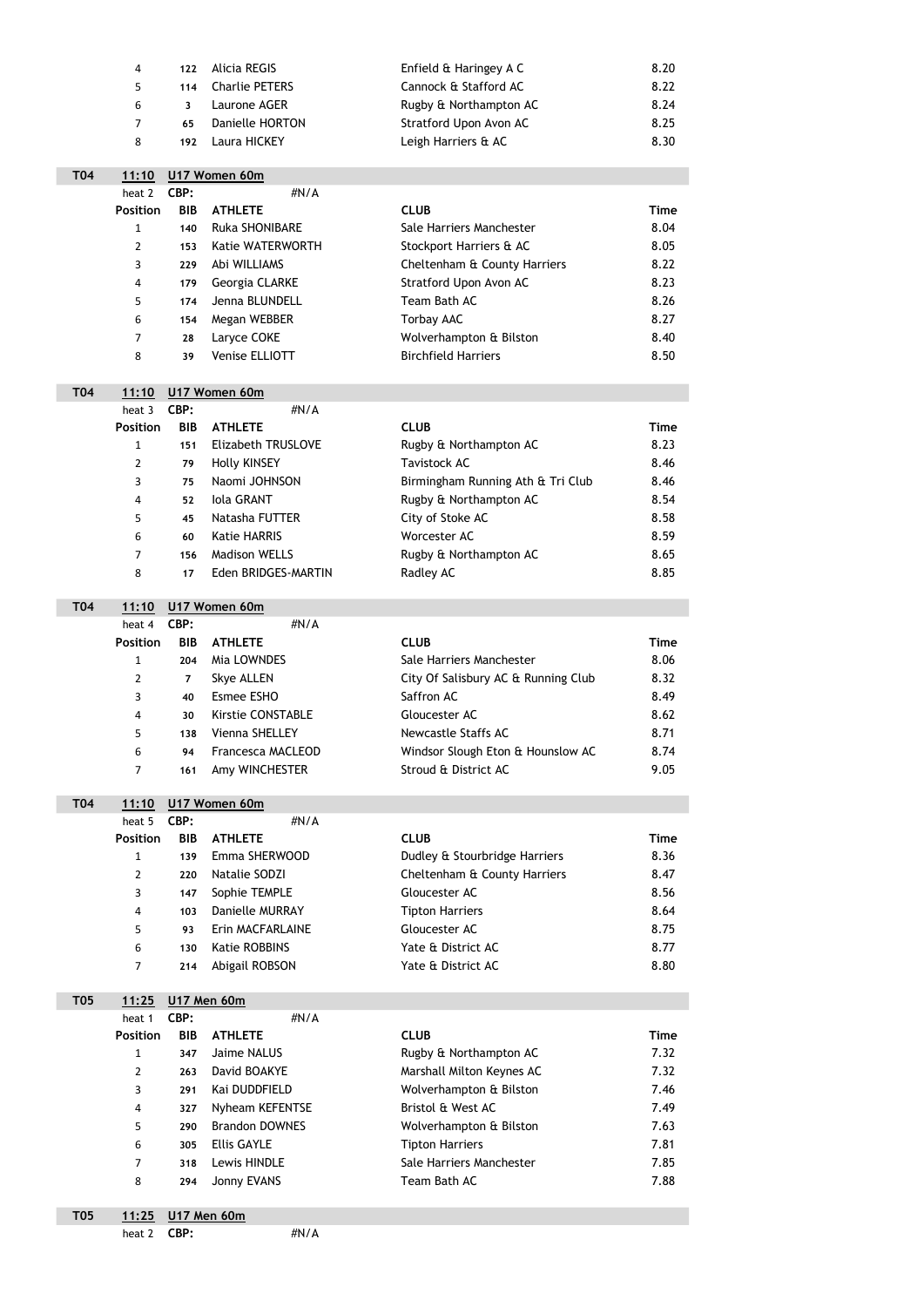|            | <b>Position</b> | <b>BIB</b> | <b>ATHLETE</b>                                  | <b>CLUB</b>                         | <b>Time</b>    |
|------------|-----------------|------------|-------------------------------------------------|-------------------------------------|----------------|
|            | $\mathbf{1}$    | 324        | Ramone JEFFREY                                  | Wolverhampton & Bilston             | 7.50           |
|            | $\overline{2}$  | 342        | Sean MHENDE                                     | <b>Birchfield Harriers</b>          | 7.64           |
|            | 3               | 311        | Benjamin HARRINGTON                             | <b>Birchfield Harriers</b>          | 7.67           |
|            | 4               | 366        | <b>Emilio RAMIREZ</b>                           | Stockport Harriers & AC             | 7.68           |
|            | 5               | 299        | <b>Matt FRASER</b>                              | Amber Valley & Erewash AC           | 7.71           |
|            | 6               | 353        | Jordan O'DONNELL                                | Bromsgrove & Redditch               | 7.71           |
|            | $\overline{7}$  | 319        | Josh HOLE                                       | City Of Salisbury AC & Running Club | 7.71           |
|            | 8               | 378        | Morgan SENIOR                                   | Wolverhampton & Bilston             | 7.84           |
|            |                 |            |                                                 |                                     |                |
| <b>T05</b> | 11:25           |            | U17 Men 60m                                     |                                     |                |
|            | heat 3          | CBP:       | #N/A                                            |                                     |                |
|            | <b>Position</b> | <b>BIB</b> | <b>ATHLETE</b>                                  | <b>CLUB</b>                         | <b>Time</b>    |
|            | $\mathbf{1}$    | 383        | <b>Tom SMART</b>                                | Stroud & District AC                | 7.83           |
|            | $\overline{2}$  | 273        | <b>Karim CHAN</b>                               | Peterborough AC                     | 7.83           |
|            | 3               | 391        | Keoghan TAYLOR                                  | <b>Manx Harriers</b>                | 7.87           |
|            | 4               | 276        | <b>Rhys COLES</b>                               | <b>Birchfield Harriers</b>          | 7.91           |
|            | 5               | 270        | <b>Alex BYROM</b>                               | Vale Of Aylesbury AC                | 8.47           |
|            |                 |            |                                                 |                                     |                |
| <b>T06</b> | 11:40           |            | U20 Women 200m                                  |                                     |                |
|            | heat 1          | CBP:       | #N/A                                            |                                     |                |
|            | <b>Position</b> | <b>BIB</b> | <b>ATHLETE</b>                                  | <b>CLUB</b>                         | <b>Time</b>    |
|            | $\mathbf{1}$    | 124        | Amelia REYNOLDS                                 | Cardiff AAC                         | 24.34          |
|            | $\overline{2}$  | 186        | <b>Ally EMANUEL</b>                             | <b>Birchfield Harriers</b>          | 25.70          |
|            | 3               | 70         | Danel JANSEN VAN RENSBURG                       | Solihull & Small Heath AC           | 26.10          |
|            | 4               | 91         | <b>Chloe LINDOP</b>                             | Cannock & Stafford AC               | 26.45          |
|            |                 |            |                                                 |                                     |                |
|            | 5               | 128        | Abigail ROACH                                   | North Somerset AC                   | 27.55          |
|            |                 |            |                                                 |                                     |                |
|            | 11:40           |            | U20 Women 200m                                  |                                     |                |
|            | heat 2          | CBP:       | #N/A                                            |                                     |                |
|            | <b>Position</b> | <b>BIB</b> | <b>ATHLETE</b>                                  | <b>CLUB</b>                         | <b>Time</b>    |
|            | $\mathbf{1}$    | 89         | <b>Annie LEWIS</b>                              | Yate & District AC                  | 26.49          |
|            | $\overline{2}$  | 57         | Jordan HALL                                     | <b>Tipton Harriers</b>              | 26.61          |
|            | 3               | 37         | <b>Tia DEVLIA</b>                               | <b>Birchfield Harriers</b>          | 26.78          |
|            | 4               | 115        | Meghan PILLEY                                   | <b>Manx Harriers</b>                | 27.21          |
| <b>T06</b> | 5               | 98         | <b>Polly MATON</b>                              | Devizes Running Club                | 27.56          |
|            |                 |            |                                                 |                                     |                |
| <b>T06</b> | 11:40           |            | U20 Women 200m                                  |                                     |                |
|            | heat 3          | CBP:       | #N/A                                            |                                     |                |
|            | <b>Position</b> | <b>BIB</b> | <b>ATHLETE</b>                                  | <b>CLUB</b>                         | <b>Time</b>    |
|            | $\mathbf{1}$    | 14         | <b>Emily BELCHER</b>                            | Solihull & Small Heath AC           | 26.62          |
|            | $\overline{2}$  | 146        | Georgia TAYLOR                                  | Yate & District AC                  | 27.11          |
|            | 3               | 23         | <b>Jessica BUTLER</b>                           | Wolverhampton & Bilston             | 27.64          |
|            | 4               | 66         | <b>Katrina HULL</b>                             | Radley AC                           | 30.76          |
|            |                 |            |                                                 |                                     |                |
| <b>T07</b> | 11:55           |            | <b>U20 Men 200m</b>                             |                                     |                |
|            | heat 1          | CBP:       | #N/A                                            |                                     |                |
|            | <b>Position</b> | <b>BIB</b> | <b>ATHLETE</b>                                  | <b>CLUB</b>                         | <b>Time</b>    |
|            | $\mathbf{1}$    | 386        | Joshua SNOOK                                    | Yate & District AC                  | 22.65          |
|            | $\overline{2}$  | 333        | <b>Blaine LEWIS-SHALLOW</b>                     | Reading AC                          | 22.98          |
|            | 3               | 253        | <b>Brandon ATCHISON</b><br>Tor BENNETT WILLIAMS | <b>Manx Harriers</b>                | 23.25<br>23.36 |

5 271 Jamal CHAMBERS Dudley & Stourbridge Harriers 23.60

| <b>T07</b> |                    |            | 11:55 U20 Men 200m     |                                |       |  |  |  |
|------------|--------------------|------------|------------------------|--------------------------------|-------|--|--|--|
|            | heat 2 <b>CBP:</b> |            | $\#N/A$                |                                |       |  |  |  |
|            | <b>Position</b>    | <b>BIB</b> | <b>ATHLETE</b>         | <b>CLUB</b>                    | Time  |  |  |  |
|            | $\mathbf{1}$       | 330        | Teddy LE CLERC         | <b>Guernsey Island AAC</b>     | 22.92 |  |  |  |
|            |                    | 403        | <b>Martin WILLIAMS</b> | Solihull & Small Heath AC      | 22.98 |  |  |  |
|            | 3                  | 280        | Ryan CRAZE             | Radley AC                      | 23.22 |  |  |  |
|            | 4                  | 269        | <b>Harrison BURNS</b>  | <b>Guernsey Island AAC</b>     | 23.47 |  |  |  |
|            | 5.                 | 237        | <b>Thomas ALDRIDGE</b> | <b>Tamworth Athletics Club</b> | 23.47 |  |  |  |

| <b>T07</b> |                    | 11:55 U20 Men 200m |      |             |         |
|------------|--------------------|--------------------|------|-------------|---------|
|            | heat 3 <b>CBP:</b> |                    | #N/A |             |         |
|            | <b>Position</b>    | <b>BIB ATHLETE</b> |      | <b>CLUB</b> | $T$ ime |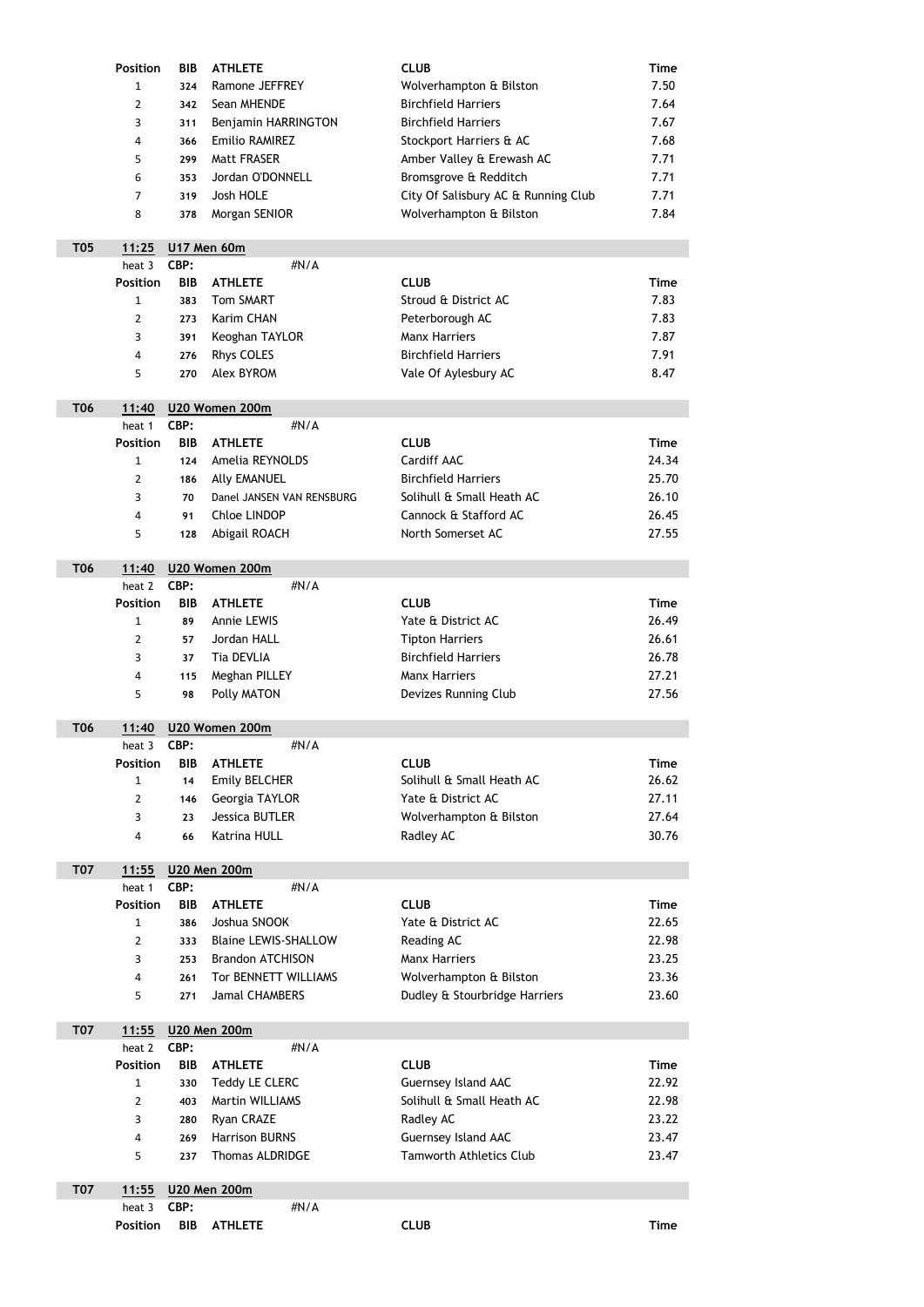|                 | $\mathbf{1}$    | 283        | Robert DAKIN               | Yate & District AC                  | 23.88       |
|-----------------|-----------------|------------|----------------------------|-------------------------------------|-------------|
|                 | $\overline{2}$  | 341        | Harry MERRIMAN             | Corby AC                            | 23.92       |
|                 | 3               | 336        | <b>Matthew MANSFIELD</b>   | Solihull & Small Heath AC           | 24.00       |
|                 | 4               | 259        | Ross BEALE                 | <b>Birchfield Harriers</b>          | 24.25       |
|                 |                 |            |                            |                                     |             |
| <b>T07</b>      | 11:55           |            | <b>U20 Men 200m</b>        |                                     |             |
|                 | heat 4          | CBP:       | #N/A                       |                                     |             |
|                 | <b>Position</b> | <b>BIB</b> | <b>ATHLETE</b>             | <b>CLUB</b>                         | <b>Time</b> |
|                 | $\mathbf{1}$    | 250        | <b>Thomas AINSWORTH</b>    | Tamworth AC                         | 22.71       |
|                 | $\overline{2}$  | 307        | <b>William GILES</b>       | Solihull & Small Heath AC           | 25.42       |
|                 | 3               | 325        | Carwyn JONES               | Birmingham Running Ath & Tri Club   | 26.07       |
|                 | 4               | 286        | Joshua DAVIES              | City Of Salisbury AC & Running Club | 26.41       |
| <b>T08</b>      | 12:10           |            | Senior Women 200m          |                                     |             |
|                 | heat 1          | CBP:       | #N/A                       |                                     |             |
|                 | <b>Position</b> | <b>BIB</b> | <b>ATHLETE</b>             | <b>CLUB</b>                         | <b>Time</b> |
|                 | $\mathbf{1}$    | 6          | Amy ALLCOCK                | Aldershot Farnham & District        | 24.23       |
|                 | 2               | 78         | Nardhia KIDD-WALKER        | <b>Birchfield Harriers</b>          | 25.70       |
|                 | 3               | 149        | <b>Derrion THOMPSON</b>    | <b>Tipton Harriers</b>              | 25.56       |
|                 | 4               | 55         | Samantha GRIFFITHS         | Cheltenham & County Harriers        | 25.92       |
|                 |                 |            |                            |                                     |             |
| <b>T08</b>      | 12:10           |            | Senior Women 200m          |                                     |             |
|                 | heat 2          | CBP:       | #N/A                       |                                     |             |
|                 | <b>Position</b> | <b>BIB</b> | <b>ATHLETE</b>             | <b>CLUB</b>                         | <b>Time</b> |
|                 | 1               | 68         | Georgie IVENS              | <b>Nene Valley Harriers</b>         | 25.78       |
|                 | 2               | 83         | Laura LANGOWSKI            | Tamworth AC                         | 26.26       |
|                 | 3               | 29         | <b>Kelly CONSTABLE</b>     | Gloucester AC                       | 26.79       |
|                 | 4               | 148        | Michelle THOMAS            | <b>Birchfield Harriers</b>          | 27.17       |
|                 |                 |            |                            |                                     |             |
| <b>T08</b>      | 12:10<br>heat 3 | CBP:       | Senior Women 200m<br>#N/A  |                                     |             |
|                 | <b>Position</b> | <b>BIB</b> | <b>ATHLETE</b>             | <b>CLUB</b>                         | <b>Time</b> |
|                 | $\mathbf{1}$    | 121        | <b>Victoria REEVES</b>     | Charnwood A C                       | 26.88       |
|                 | 2               | 56         | Sophie HAHN                | Charnwood A C                       | 27.75       |
|                 | 3               |            | Rachel BAUST               | Abingdon AC                         | 28.52       |
|                 |                 | 11         | <b>Caroline POWELL</b>     | Bristol & West AC                   | 30.55       |
|                 | 4               | 119        |                            |                                     |             |
| T09             | 12:20           |            | Senior Women 800m          |                                     |             |
|                 | heat 1          | CBP:       | #N/A                       |                                     |             |
|                 | <b>Position</b> | <b>BIB</b> | <b>ATHLETE</b>             | <b>CLUB</b>                         | <b>Time</b> |
|                 | $\mathbf{1}$    | 540        | <b>Rachel SYKES</b>        | <b>Swindon Harriers</b>             | 2.21.59     |
|                 |                 |            |                            |                                     |             |
| T <sub>10</sub> | 12:25           |            | Senior Men 800m            |                                     |             |
|                 | heat 1          | CBP:       | #N/A                       |                                     |             |
|                 | <b>Position</b> | <b>BIB</b> | <b>ATHLETE</b>             | <b>CLUB</b>                         | <b>Time</b> |
|                 | $\mathbf{1}$    | 449        | Samuel HARDING             | Yeovil Olympiads AC                 | 1.55.80     |
|                 | $\overline{2}$  | 434        | <b>Travis CHRISTIE</b>     | Wolverhampton & Bilston             | 2.00.48     |
|                 | 3               | 487        | Adam WILSON                | Yate & District AC                  | 2.04.25     |
|                 | 4               | 252        | <b>Martin ASPLEY-DAVIS</b> | Bromsgrove & Redditch               | 2.12.19     |
|                 | 5               | 476        | <b>Kevin PYE</b>           | Charnwood A C                       | 2.25.26     |
|                 | 6               | 444        | John GARBER                | Herne Hill Harriers                 | 3.28.20     |

| heat 2          | CBP:       | $\#N/A$           |                           |             |
|-----------------|------------|-------------------|---------------------------|-------------|
| <b>Position</b> | <b>BIB</b> | <b>ATHLETE</b>    | <b>CLUB</b>               | <b>Time</b> |
| $\mathbf{1}$    | 469        | Jonny MONK        | Loughborough Students AC  | 1.55.84     |
| 2               | 454        | Jonathan HIORNS   | Notts AC                  | 1.57.76     |
| 3               | 458        | <b>Alex JONES</b> | Royal Sutton Coldfield AC | 1.59.95     |
| 4               | 456        | James HOULT       | Halesowen ACC             | 2.09.78     |
| 5               | 480        | Jorge SANCHEZ     | Solihull & Small Heath AC | 2.25.71     |

| <b>T11</b> | 12:40              |            | U20 Women 60m    |                            |             |  |  |  |
|------------|--------------------|------------|------------------|----------------------------|-------------|--|--|--|
|            | heat 1 <b>CBP:</b> |            |                  | $\#N/A$                    |             |  |  |  |
|            | <b>Position</b>    | <b>BIB</b> | <b>ATHLETE</b>   | <b>CLUB</b>                | <b>Time</b> |  |  |  |
|            |                    |            | 186 Ally EMANUEL | <b>Birchfield Harriers</b> | 7.88        |  |  |  |
|            | $2^{\circ}$        | 152        | Regan WALKER     | Sale Harriers Manchester   | 7.89        |  |  |  |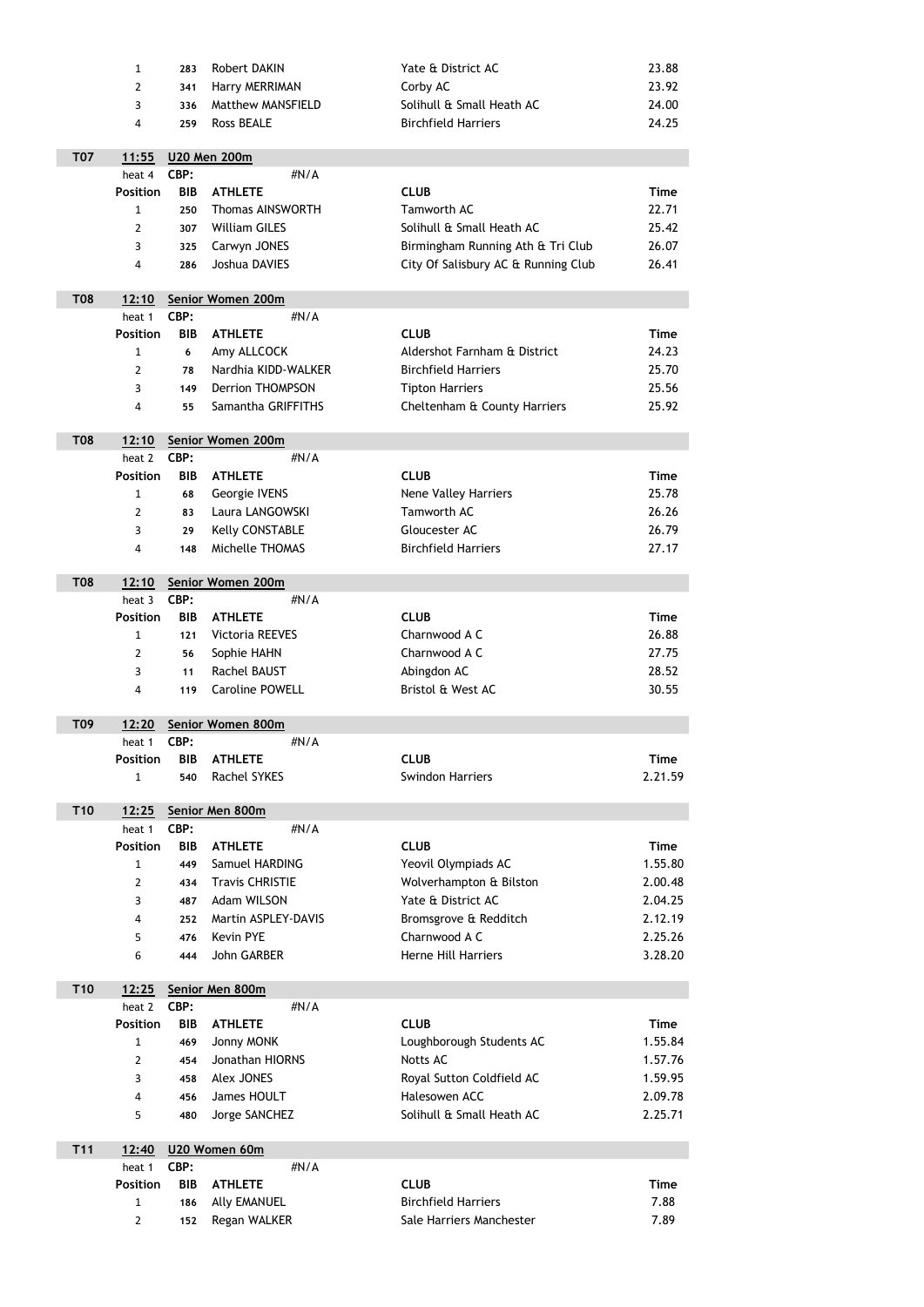|                 | 3                         | 193                | Vivien HITZLER               | Bromsgrove & Redditch         | 7.93        |
|-----------------|---------------------------|--------------------|------------------------------|-------------------------------|-------------|
|                 | 4                         | 14                 | <b>Emily BELCHER</b>         | Solihull & Small Heath AC     | 8.09        |
|                 | 5                         | 133                | Rebecca ROOTS                | <b>Torbay AAC</b>             | 8.14        |
|                 | 6                         | 89                 | Annie LEWIS                  | Yate & District AC            | 8.25        |
|                 |                           |                    |                              |                               |             |
| T <sub>11</sub> | 12:40                     |                    | U20 Women 60m                |                               |             |
|                 | heat 2                    | CBP:               | #N/A                         |                               |             |
|                 | <b>Position</b>           | <b>BIB</b>         | <b>ATHLETE</b>               | <b>CLUB</b>                   | <b>Time</b> |
|                 | $\mathbf{1}$              | 37                 | <b>Tia DEVLIA</b>            | <b>Birchfield Harriers</b>    | 8.09        |
|                 | $\overline{2}$            | 182                | Imogen DAWE-LANE             | Team Bath AC                  | 8.17        |
|                 | 3                         | 57                 | Jordan HALL                  | <b>Tipton Harriers</b>        | 8.24        |
|                 | 4                         | 115                | Meghan PILLEY                | <b>Manx Harriers</b>          | 8.27        |
|                 | 5                         | 91                 | <b>Chloe LINDOP</b>          | Cannock & Stafford AC         | 8.43        |
|                 | 6                         | 44                 | Lauren FRANCIS-MAYE          | Wolverhampton & Bilston       | 8.71        |
| T <sub>11</sub> | 12:40                     |                    | U20 Women 60m                |                               |             |
|                 | heat 3                    | CBP:               | #N/A                         |                               |             |
|                 | <b>Position</b>           | <b>BIB</b>         | <b>ATHLETE</b>               | <b>CLUB</b>                   | <b>Time</b> |
|                 | 1                         | 19                 | Turaya BRYAN-TRACEY          | <b>Birchfield Harriers</b>    | 8.19        |
|                 | $\overline{2}$            | 170                | <b>Jessica BENNETT</b>       | Bromsgrove & Redditch         | 8.27        |
|                 | 3                         | 136                | <b>Emily SANDERSON</b>       | Daventry AAC                  | 8.31        |
|                 | $\overline{\mathbf{4}}$   | 146                | Georgia TAYLOR               | Yate & District AC            | 8.45        |
|                 | 5                         | 25                 | <b>Joely BYTHEWAY</b>        | <b>Tavistock AC</b>           | 9.08        |
|                 | 6                         | 66                 | <b>Katrina HULL</b>          | Radley AC                     | 9.26        |
|                 |                           |                    |                              |                               |             |
| T <sub>12</sub> | 12:50                     |                    | <b>U20 Men 60m</b>           |                               |             |
|                 | heat 1<br><b>Position</b> | CBP:<br><b>BIB</b> | #N/A<br><b>ATHLETE</b>       | <b>CLUB</b>                   | <b>Time</b> |
|                 | $\mathbf{1}$              | 267                | <b>Blake Tiger-Lee BROWN</b> | Sale Harriers Manchester      | 7.12        |
|                 |                           | 337                | <b>Ben MATTINSON</b>         | <b>Notts AC</b>               | 7.29        |
|                 | 2<br>3                    | 403                | <b>Martin WILLIAMS</b>       | Solihull & Small Heath AC     | 7.30        |
|                 | $\overline{4}$            | 293                | Samuel EMERY-SHAWCROSS       | Sale Harriers Manchester      | 7.35        |
|                 | 5                         | 271                | <b>Jamal CHAMBERS</b>        | Dudley & Stourbridge Harriers | 7.36        |
|                 |                           |                    |                              |                               |             |
| T <sub>12</sub> | 12:50                     |                    | <b>U20 Men 60m</b>           |                               |             |
|                 | heat 2                    | CBP:               | #N/A                         |                               |             |
|                 | <b>Position</b>           | <b>BIB</b>         | <b>ATHLETE</b>               | <b>CLUB</b>                   | <b>Time</b> |
|                 | $\mathbf{1}$              | 268                | <b>Jake BURKEY</b>           | Team Bath AC                  | 7.43        |
|                 | $\overline{2}$            | 269                | <b>Harrison BURNS</b>        | <b>Guernsey Island AAC</b>    | 7.46        |
|                 | 3                         | 338                | <b>Edward MCCABE</b>         | <b>Wells City Harriers</b>    | 7.50        |
|                 | 4                         | 397                | <b>Brandon WALTHAM</b>       | <b>Birchfield Harriers</b>    | 7.52        |
|                 | 5                         | 283                | Robert DAKIN                 | Yate & District AC            | 7.80        |
| T <sub>12</sub> | <u>12:50</u>              |                    | <b>U20 Men 60m</b>           |                               |             |
|                 | heat 3                    | CBP:               | #N/A                         |                               |             |
|                 | <b>Position</b>           | <b>BIB</b>         | <b>ATHLETE</b>               | <b>CLUB</b>                   | <b>Time</b> |
|                 | 1                         | 280                | Ryan CRAZE                   | Radley AC                     | 7.30        |
|                 | $\overline{2}$            | 250                | <b>Thomas AINSWORTH</b>      | <b>Tamworth AC</b>            | 7.46        |
|                 | 3                         | 404                | <b>Matthew YATES</b>         | Bridgnorth AC                 | 7.53        |
|                 | 4                         | 368                | Morgan REEVES                | Leamington Cycling & AC       | 7.69        |
|                 | 5                         | 307                | <b>William GILES</b>         | Solihull & Small Heath AC     | 7.77        |

| 13:00           |            | Senior Women 60m        |                              |             |
|-----------------|------------|-------------------------|------------------------------|-------------|
| heat 1          | CBP:       | $\#N/A$                 |                              |             |
| <b>Position</b> | <b>BIB</b> | <b>ATHLETE</b>          | <b>CLUB</b>                  | <b>Time</b> |
| 1               | 159        | Hannah WILLIAMS         | Bristol & West AC            | 7.79        |
| 2               | 135        | <b>Dionne SAMUELS</b>   | <b>Birchfield Harriers</b>   | 7.91        |
| 3               | 55         | Samantha GRIFFITHS      | Cheltenham & County Harriers | 7.96        |
| 4               | 149        | <b>Derrion THOMPSON</b> | <b>Tipton Harriers</b>       | 8.13        |
| 5               | 68         | Georgie IVENS           | <b>Nene Valley Harriers</b>  | 8.14        |
| 6               | 29         | <b>Kelly CONSTABLE</b>  | Gloucester AC                | 8.24        |
| 7               | 142        | Joella SPENCER          | Royal Sutton Coldfield AC    | 8.45        |
|                 |            |                         |                              |             |

T13

| T13 |                    | 13:00 Senior Women 60m |         |             |      |  |  |
|-----|--------------------|------------------------|---------|-------------|------|--|--|
|     | heat 2 <b>CBP:</b> |                        | $\#N/A$ |             |      |  |  |
|     |                    | Position BIB ATHLETE   |         | <b>CLUB</b> | Time |  |  |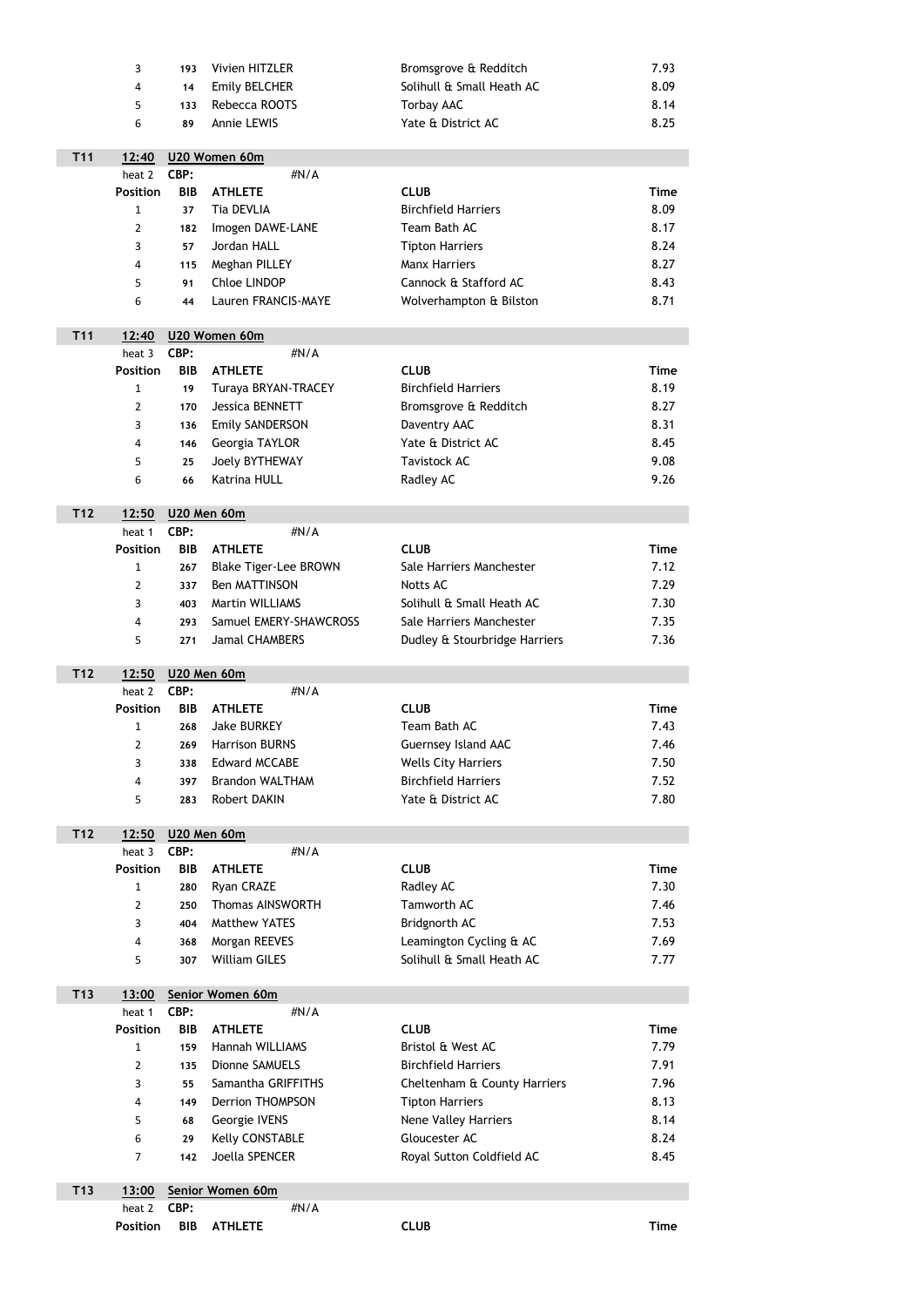|                 | $\mathbf{1}$              | 13                 | Petra BEDIAKO             | Birmingham Running Ath & Tri Club   | 8.19        |
|-----------------|---------------------------|--------------------|---------------------------|-------------------------------------|-------------|
|                 | $\overline{2}$            | 76                 | Sophie KAMLISH            | Bristol & West AC                   | 8.53        |
|                 | 3                         | 145                | Laura SUGAR               | <b>Birchfield Harriers</b>          | 8.61        |
|                 | 4                         | 92                 | Selina LITT               | Charnwood A C                       | 8.66        |
|                 | 5                         | $\mathbf{1}$       | Ekaterina ABRAMOVA        | Newham & Essex Beagles AC           | 8.84        |
|                 | 6                         | 18                 | Sally BROWN               | Springwell Running Club             | 8.93        |
|                 |                           |                    |                           |                                     |             |
| T <sub>13</sub> | 13:00                     |                    | Senior Women 60m          |                                     |             |
|                 | heat 3                    | CBP:               | #N/A                      |                                     |             |
|                 | <b>Position</b>           | <b>BIB</b>         | <b>ATHLETE</b>            | <b>CLUB</b>                         | <b>Time</b> |
|                 | $\mathbf{1}$              | 82                 | Sophie LAMBERT            | Gloucester AC                       | 8.17        |
|                 | $\overline{2}$            | 26                 | Alyssia CARR              | Sale Harriers Manchester            | 8.25        |
|                 | 3                         | 148                | Michelle THOMAS           | <b>Birchfield Harriers</b>          | 8.36        |
|                 | 4                         | 231                | Paula WILLIAMS            | <b>Stratford Upon Avon AC</b>       | 8.58        |
|                 | 5                         | 141                | <b>Ellie SMIKLE</b>       | Solihull & Small Heath AC           | 8.62        |
|                 | 6                         | 11                 | Rachel BAUST              | Abingdon AC                         | 8.97        |
|                 | 7                         | 119                | <b>Caroline POWELL</b>    | Bristol & West AC                   | 9.29        |
|                 | 8                         | 125                | Deborah RICCI             | Bromsgrove & Redditch               | 9.00        |
|                 |                           |                    |                           |                                     |             |
| T <sub>14</sub> | 13:40                     |                    | U17 Women 200m            |                                     |             |
|                 | heat 1<br><b>Position</b> | CBP:<br><b>BIB</b> | #N/A<br><b>ATHLETE</b>    | <b>CLUB</b>                         | <b>Time</b> |
|                 | $\mathbf{1}$              | 122                | <b>Alicia REGIS</b>       | Enfield & Haringey A C              | 25.14       |
|                 | $\overline{2}$            | 38                 | Lucy ELCOCK               | Bridgnorth AC                       | 25.67       |
|                 | 3                         |                    | Sophie PORTER             | Guernsey Island AAC                 | 25.78       |
|                 |                           | 118<br>204         | Mia LOWNDES               | Sale Harriers Manchester            | 25.86       |
|                 | 4<br>5                    | 39                 | Venise ELLIOTT            | <b>Birchfield Harriers</b>          | 26.99       |
|                 |                           |                    |                           |                                     |             |
| T <sub>14</sub> | 13:40                     |                    | U17 Women 200m            |                                     |             |
|                 | heat 2                    | CBP:               | #N/A                      |                                     |             |
|                 | <b>Position</b>           | <b>BIB</b>         | <b>ATHLETE</b>            | <b>CLUB</b>                         | <b>Time</b> |
|                 | $\mathbf{1}$              | 153                | <b>Katie WATERWORTH</b>   | Stockport Harriers & AC             | 25.78       |
|                 | $\overline{2}$            | 154                | Megan WEBBER              | <b>Torbay AAC</b>                   | 26.31       |
|                 | 3                         | 47                 | <b>Abigail GALPIN</b>     | <b>Guernsey Island AAC</b>          | 26.42       |
|                 | 4                         | $\overline{7}$     | <b>Skye ALLEN</b>         | City Of Salisbury AC & Running Club | 26.95       |
| T <sub>14</sub> |                           |                    | U17 Women 200m            |                                     |             |
|                 | 13:40<br>heat 3           | CBP:               | #N/A                      |                                     |             |
|                 | <b>Position</b>           | <b>BIB</b>         | <b>ATHLETE</b>            | <b>CLUB</b>                         | <b>Time</b> |
|                 | $\mathbf{1}$              | 151                | <b>Elizabeth TRUSLOVE</b> | Rugby & Northampton AC              | 26.59       |
|                 | $\overline{2}$            | 43                 | Abigail FITTON            | Marshall Milton Keynes AC           | 26.89       |
|                 | 3                         | 81                 | <b>Ellie KREFTING</b>     | Windsor Slough Eton & Hounslow AC   | 27.26       |
|                 | 4                         | 79                 | <b>Holly KINSEY</b>       | <b>Tavistock AC</b>                 | 28.20       |
|                 |                           |                    |                           |                                     |             |
| T <sub>14</sub> | 13:40                     |                    | U17 Women 200m            |                                     |             |
|                 | heat 4                    | CBP:               | #N/A                      |                                     |             |
|                 | <b>Position</b>           | <b>BIB</b>         | <b>ATHLETE</b>            | <b>CLUB</b>                         | <b>Time</b> |
|                 | $\mathbf{1}$              | 48                 | Neneh GARDNER             | Windsor Slough Eton & Hounslow AC   | 26.50       |
|                 | $\overline{2}$            | 147                | Sophie TEMPLE             | Gloucester AC                       | 27.36       |
|                 | 3                         | 215                | Millie SHAW               | Charnwood A C                       | 27.98       |
|                 | 4                         | 52                 | <b>Iola GRANT</b>         | Rugby & Northampton AC              | 28.13       |
|                 | 5                         | 130                | <b>Katie ROBBINS</b>      | Yate & District AC                  | 28.18       |

| T <sub>14</sub> | 13:40           |            | U17 Women 200m          |                         |             |  |  |  |  |
|-----------------|-----------------|------------|-------------------------|-------------------------|-------------|--|--|--|--|
|                 | heat 5          | CBP:       | # $N/A$                 |                         |             |  |  |  |  |
|                 | <b>Position</b> | <b>BIB</b> | <b>ATHLETE</b>          | <b>CLUB</b>             | <b>Time</b> |  |  |  |  |
|                 |                 | 206        | Sanna MCLEAN            | Leigh Harriers & AC     | 27.52       |  |  |  |  |
|                 |                 | 96         | <b>Chelsey MARSHALL</b> | Charnwood A C           | 28.02       |  |  |  |  |
|                 | 3               | 28         | Laryce COKE             | Wolverhampton & Bilston | 28.05       |  |  |  |  |
|                 | 4               | 111        | <b>Lauren PARCHMENT</b> | Wolverhampton & Bilston | 28.19       |  |  |  |  |
|                 |                 |            |                         |                         |             |  |  |  |  |

| T <sub>14</sub> |                    |    | 13:40 U17 Women 200m |      |                    |             |
|-----------------|--------------------|----|----------------------|------|--------------------|-------------|
|                 | heat 6 <b>CBP:</b> |    |                      | #N/A |                    |             |
|                 | <b>Position</b>    |    | <b>BIB ATHLETE</b>   |      | <b>CLUB</b>        | <b>Time</b> |
|                 | 1                  |    | 74 Emily JOHN        |      | Yate & District AC | 28.16       |
|                 | $\mathcal{P}$      | 30 | Kirstie CONSTABLE    |      | Gloucester AC      | 28.60       |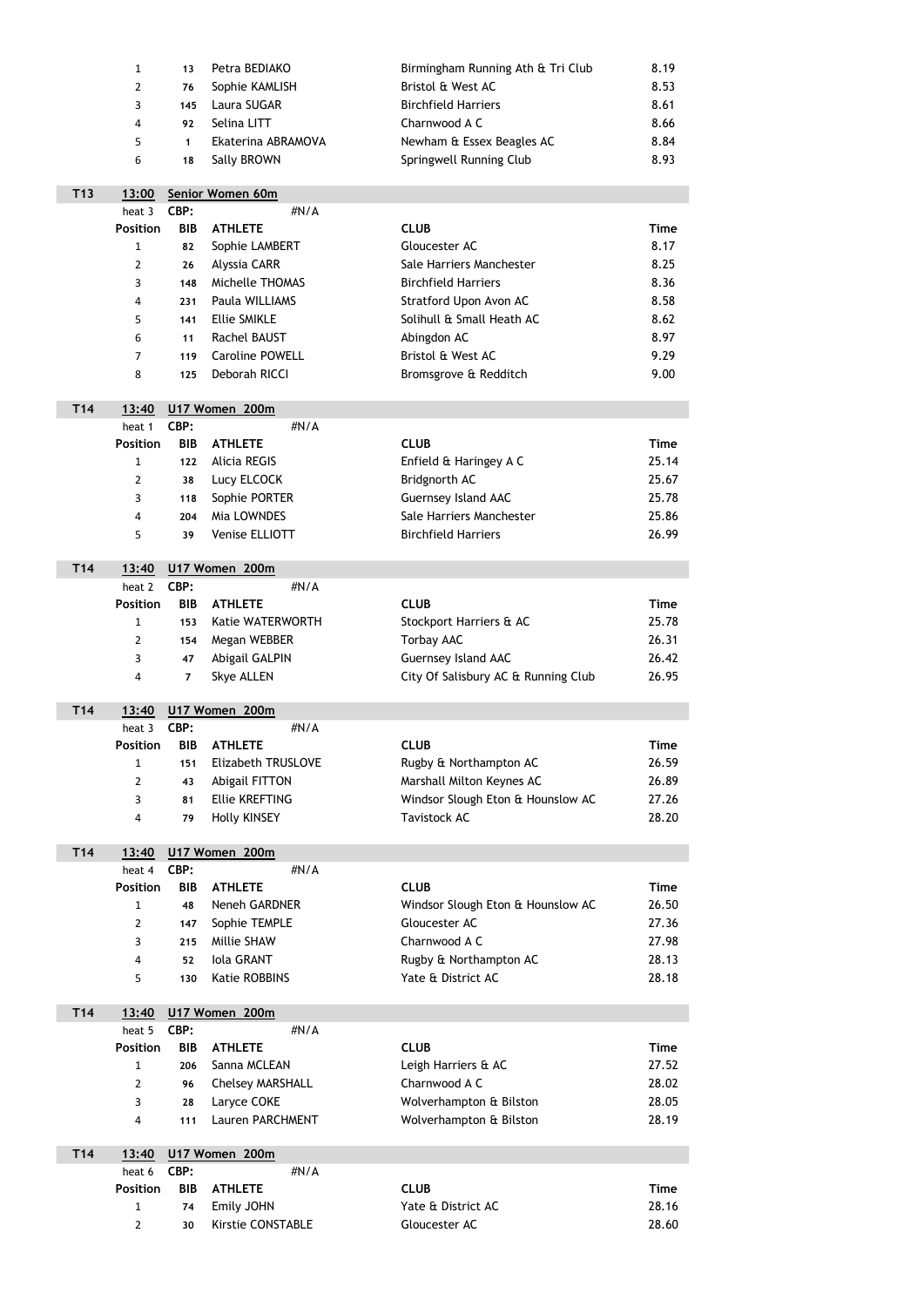|                 | 3               | 64         | Piper HOLMES             | Gloucester AC                      | 28.97       |
|-----------------|-----------------|------------|--------------------------|------------------------------------|-------------|
|                 | 4               | 45         | Natasha FUTTER           | City of Stoke AC                   | 29.05       |
|                 |                 |            |                          |                                    |             |
| T <sub>14</sub> | 13:40           |            | U17 Women 200m           |                                    |             |
|                 | heat 7          | CBP:       | #N/A                     |                                    |             |
|                 | <b>Position</b> | <b>BIB</b> | <b>ATHLETE</b>           | <b>CLUB</b>                        | <b>Time</b> |
|                 | $\mathbf 1$     | 93         | Erin MACFARLAINE         | Gloucester AC                      | 28.79       |
|                 | $\overline{2}$  | 15         | Anna BERRILL             | Birmingham Running Ath & Tri Club  | 28.96       |
|                 | 3               | 236        | Lucy RONAN               | <b>Manx Harriers</b>               | 29.76       |
|                 | 4               | 156        | <b>Madison WELLS</b>     | Rugby & Northampton AC             | 29.86       |
|                 |                 |            |                          |                                    |             |
| T <sub>15</sub> | 14:05           |            | <b>U17 Men 200m</b>      |                                    |             |
|                 | heat 1          | CBP:       | #N/A                     |                                    |             |
|                 | <b>Position</b> | <b>BIB</b> | <b>ATHLETE</b>           | <b>CLUB</b>                        | <b>Time</b> |
|                 | $\mathbf{1}$    | 393        | Henry THORNEYWORK        | Solihull & Small Heath AC          | 23.04       |
|                 | $\overline{2}$  | 266        | <b>Taran BRISSETT</b>    | Halesowen ACC                      | 23.13       |
|                 | 3               | 369        | Harvey REYNOLDS          | Cardiff AAC                        | 23.45       |
|                 | 4               | 291        | Kai DUDDFIELD            | Wolverhampton & Bilston            | 23.82       |
|                 | 5               | 366        | <b>Emilio RAMIREZ</b>    | Stockport Harriers & AC            | 23.96       |
|                 |                 |            |                          |                                    |             |
| T <sub>15</sub> | 14:05           |            | <b>U17 Men 200m</b>      |                                    |             |
|                 | heat 2          | CBP:       | #N/A                     |                                    |             |
|                 | <b>Position</b> | <b>BIB</b> | <b>ATHLETE</b>           | <b>CLUB</b>                        | <b>Time</b> |
|                 | $\mathbf{1}$    | 299        | Matt FRASER              | Amber Valley & Erewash AC          | 24.12       |
|                 | $\overline{2}$  | 324        | Ramone JEFFREY           | Wolverhampton & Bilston            | 24.23       |
|                 | 3               | 348        | Sam NELSON               | Radley AC                          | 25.10       |
|                 | 4               | 294        | Jonny EVANS              | Team Bath AC                       | 25.20       |
|                 |                 |            |                          |                                    |             |
| T <sub>15</sub> | 14:05           |            | <b>U17 Men 200m</b>      |                                    |             |
|                 | heat 3          | CBP:       | $\#N/A$                  |                                    |             |
|                 | <b>Position</b> | <b>BIB</b> | <b>ATHLETE</b>           | <b>CLUB</b>                        | <b>Time</b> |
|                 | $\mathbf{1}$    | 334        | Angus MACLEOD            | <b>Manx Harriers</b>               | 24.39       |
|                 | $\overline{2}$  | 327        | Nyheam KEFENTSE          | Bristol & West AC                  | 24.46       |
|                 | 3               | 305        | <b>Ellis GAYLE</b>       | <b>Tipton Harriers</b>             | 24.66       |
|                 | 4               | 378        | Morgan SENIOR            | Wolverhampton & Bilston            | 25.14       |
|                 | 5               | 318        | Lewis HINDLE             | Sale Harriers Manchester           | 25.37       |
|                 | 6               | 391        | Keoghan TAYLOR           | <b>Manx Harriers</b>               | 25.71       |
|                 |                 |            |                          |                                    |             |
| T <sub>16</sub> | 14:15           |            | Senior Men 400m          |                                    |             |
|                 | heat 1          | CBP:       | #N/A                     |                                    |             |
|                 | <b>Position</b> | <b>BIB</b> | <b>ATHLETE</b>           | <b>CLUB</b>                        | <b>Time</b> |
|                 | $\mathbf{1}$    | 453        | Danny HIGHAM             | Liverpool Pembroke & Sefton H AC   | 48.59       |
|                 | $\overline{2}$  | 482        | <b>Andrew SMITHERMAN</b> | Cheltenham & County Harriers       | 48.84       |
|                 | 3               | 471        | <b>Tyson OLADOKUN</b>    | Southampton AC                     | 49.80       |
|                 | 4               | 434        | <b>Travis CHRISTIE</b>   | Wolverhampton & Bilston            | 50.93       |
|                 | 5               | 485        | Sam WALLBRIDGE           | Guernsey Island AAC                | 51.16       |
|                 |                 |            |                          |                                    |             |
| T <sub>16</sub> | 14:15           |            | Senior Men 400m          |                                    |             |
|                 | heat 2          | CBP:       | #N/A                     |                                    |             |
|                 | <b>Position</b> | <b>BIB</b> | <b>ATHLETE</b>           | <b>CLUB</b>                        | <b>Time</b> |
|                 | 1               | 477        | Jonathan RENDELL         | Dacorum & Tring AC                 | 51.30       |
|                 | $\overline{2}$  | 427        | <b>Hugh BAKER</b>        | Oxford University AC               | 51.36       |
|                 | 3               | 265        | Tom BOLAN-ASHWORTH       | <b>Trafford AC</b>                 | 51.86       |
|                 | 4               | 452        | <b>Adam HERRING</b>      | Blackheath & Bromley Harriers AC   | 52.06       |
|                 | 5               | 470        | Philip OCTAVE            | Hillingdon AC                      | 53.50       |
|                 |                 |            |                          |                                    |             |
| T <sub>16</sub> | 14:15           |            | Senior Men 400m          |                                    |             |
|                 | heat 3          | CBP:       | #N/A                     |                                    |             |
|                 | <b>Position</b> | <b>BIB</b> | <b>ATHLETE</b>           | <b>CLUB</b>                        | <b>Time</b> |
|                 | $\mathbf{1}$    | 285        | <b>Gareth DAVIES</b>     | Loughborough Students AC           | 51.93       |
|                 | $\overline{2}$  | 432        | <b>Niall CARNEY</b>      | <b>Shaftesbury Barnet Harriers</b> | 52.72       |
|                 | 3               | 442        | <b>Connor ELLIS</b>      | <b>Oxford University AC</b>        | 52.83       |
|                 | 4               | 438        | <b>Leon CREANEY</b>      | Liverpool Harriers & AC            | 56.06       |
|                 | 5               | 476        | <b>Kevin PYE</b>         | Charnwood A C                      | 1.02.60     |
|                 | 6               | 444        | John GARBER              | <b>Herne Hill Harriers</b>         | 1.31.34     |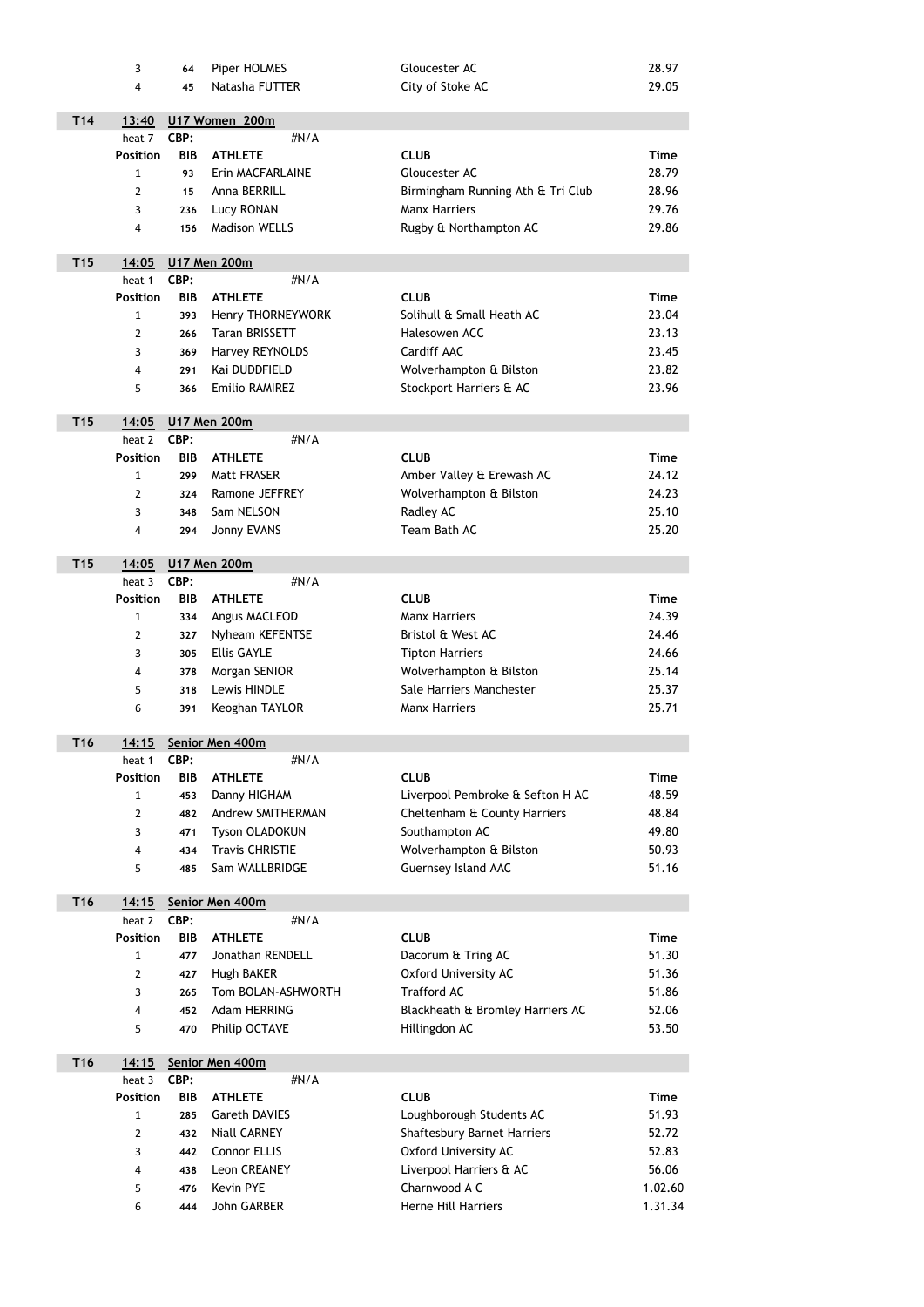| T <sub>17</sub> | 14:25                   | <b>U15 Girls 200m</b> |                             |                                 |             |  |  |
|-----------------|-------------------------|-----------------------|-----------------------------|---------------------------------|-------------|--|--|
|                 | heat 1                  | CBP:                  | #N/A                        |                                 |             |  |  |
|                 | <b>Position</b>         | <b>BIB</b>            | <b>ATHLETE</b>              | <b>CLUB</b>                     | <b>Time</b> |  |  |
|                 | $\mathbf{1}$            | 210                   | Abigail PAWLETT             | <b>West Cheshire AC</b>         | 26.09       |  |  |
|                 | $\overline{2}$          | 171                   | Alexia BENNETT-CORDY        | <b>Tipton Harriers</b>          | 26.73       |  |  |
|                 | 3                       | 59                    | <b>Rosie HALL</b>           | North Somerset AC               | 26.87       |  |  |
|                 | 4                       | 144                   | Rebecca Squires             | <b>Exeter Harriers</b>          | 27.34       |  |  |
|                 | 5                       | 27                    | <b>Beth CATE</b>            | Stratford Upon Avon AC          | 27.35       |  |  |
|                 |                         |                       |                             |                                 |             |  |  |
| T <sub>17</sub> | 14:25                   |                       | U15 Girls 200m              |                                 |             |  |  |
|                 | heat 2                  | CBP:                  | #N/A                        |                                 |             |  |  |
|                 | <b>Position</b>         | <b>BIB</b>            | <b>ATHLETE</b>              | <b>CLUB</b>                     | <b>Time</b> |  |  |
|                 | 1                       | 109                   | Sarah-Jane OLLIS            | Worcester AC                    | 27.33       |  |  |
|                 | $\overline{2}$          | 116                   | <b>Grace PITMAN</b>         | Cheltenham & County Harriers    | 27.37       |  |  |
|                 | 3                       | 54                    | <b>Jasmine GREENAWAY</b>    | Charnwood A C                   | 27.82       |  |  |
|                 | $\overline{4}$          | 212                   | <b>Tabitha PROUDLEY</b>     | Southampton AC                  | 27.95       |  |  |
|                 | 5                       | 101                   | <b>Charlotte MORRIS</b>     | Radley AC                       | 28.80       |  |  |
|                 |                         |                       |                             |                                 |             |  |  |
| <b>T17</b>      | <u>14:25</u>            |                       | <b>U15 Girls 200m</b>       |                                 |             |  |  |
|                 | heat 3                  | CBP:                  | #N/A                        |                                 |             |  |  |
|                 | <b>Position</b>         | <b>BIB</b>            | <b>ATHLETE</b>              | <b>CLUB</b>                     | <b>Time</b> |  |  |
|                 | 1                       | 123                   | Zara REILLY                 | City of Sheffield & Dearne AC   | 29.08       |  |  |
|                 | $\overline{2}$          | 137                   | Marina SEMPLE               | Radley AC                       | 29.32       |  |  |
|                 | 3                       | 187                   | <b>Isobel FARRANT-WORTH</b> | <b>Exeter Harriers</b>          | 29.33       |  |  |
|                 | $\overline{a}$          | 24                    | <b>Olivia BUTLER</b>        | Radley AC                       | 29.50       |  |  |
|                 | 5                       | 51                    | Georgina SCOOT              | <b>Torbay AAC</b>               | 29.96       |  |  |
|                 |                         |                       |                             |                                 |             |  |  |
| T <sub>17</sub> | 14:25                   |                       | U15 Girls 200m              |                                 |             |  |  |
|                 | heat 4                  | CBP:                  | #N/A                        |                                 |             |  |  |
|                 | <b>Position</b>         | <b>BIB</b>            | <b>ATHLETE</b>              | <b>CLUB</b>                     | <b>Time</b> |  |  |
|                 | 1                       | 176                   | Amelia BRIGGS-GOODE         | <b>Notts AC</b>                 | 28.53       |  |  |
|                 | $\overline{2}$          | 58                    | Lauren HALL                 | City of Stoke AC                | 29.25       |  |  |
|                 | 3                       | 223                   | <b>Nadine STARLING</b>      | <b>Coventry Godiva Harriers</b> | 29.71       |  |  |
|                 | $\overline{4}$          | 53                    | <b>Charlotte GRAVELSONS</b> | Stratford Upon Avon AC          | 29.79       |  |  |
|                 | 5                       | 84                    | <b>Jessica LARGE</b>        | Rugby & Northampton AC          | 31.61       |  |  |
|                 |                         |                       |                             |                                 |             |  |  |
| T <sub>17</sub> | 14:25                   |                       | U15 Girls 200m              |                                 |             |  |  |
|                 | heat 5                  | CBP:                  | #N/A                        |                                 |             |  |  |
|                 | <b>Position</b>         | <b>BIB</b>            | <b>ATHLETE</b>              | <b>CLUB</b>                     | <b>Time</b> |  |  |
|                 | 1                       | 221                   | Matilda SOMERVILLE-COTTON   | Corby AC                        | 29.47       |  |  |
|                 | $\overline{2}$          | 160                   | Megan WILLIAMS              | Yate & District AC              | 29.70       |  |  |
|                 | 3                       | 158                   | <b>Emily WILD</b>           | Stratford Upon Avon AC          | 29.71       |  |  |
|                 | $\overline{\mathbf{4}}$ | 86                    | <b>Rebecca LEATHER</b>      | Stockport Harriers & AC         | 31.96       |  |  |
|                 | 5                       | 162                   | Emma WOOD DOYLE             | Stockport Harriers & AC         | 32.52       |  |  |
|                 |                         |                       |                             |                                 |             |  |  |
| T <sub>17</sub> | 14:25                   |                       | U15 Girls 200m              |                                 |             |  |  |
|                 | heat 6                  | CBP:                  | #N/A                        |                                 |             |  |  |
|                 | <b>Position</b>         | <b>BIB</b>            | <b>ATHLETE</b>              | <b>CLUB</b>                     | <b>Time</b> |  |  |
|                 | $\mathbf{1}$            | 157                   | Ellie WHEELER-SMITH         | Gloucester AC                   | 27.96       |  |  |
|                 | 2                       | 20                    | <b>Emily BUCKLER</b>        | <b>Hinckley Running Club</b>    | 28.08       |  |  |
|                 | 3                       | 228                   | Evie WILD                   | Stockport Harriers & AC         | 29.74       |  |  |
|                 | 4                       | 34                    | Rebecca COX                 | Stockport Harriers & AC         | 32.05       |  |  |

|  | 106 Farra NIJJAR | <b>Birchfield Harriers</b> | 33.19 |
|--|------------------|----------------------------|-------|
|  | 185 Lacey DUTTON | <b>Birchfield Harriers</b> | 33.42 |

| T <sub>17</sub> | 14:25           |            | U15 Girls 200m          |                            |             |
|-----------------|-----------------|------------|-------------------------|----------------------------|-------------|
|                 | heat 7          | CBP:       | #N/A                    |                            |             |
|                 | <b>Position</b> | <b>BIB</b> | <b>ATHLETE</b>          | <b>CLUB</b>                | <b>Time</b> |
|                 |                 | 108        | Moyin ODUYEMI           | Marshall Milton Keynes AC  | 28.41       |
|                 | 2               | 117        | <b>Gabriella PORTER</b> | Stratford Upon Avon AC     | 28.90       |
|                 | 3               | 16         | Lauren BOWMAN           | <b>Birchfield Harriers</b> | 29.33       |
|                 | 4               | 21         | Megan BURGE             | Rugby & Northampton AC     | 29.39       |
|                 | 5.              | 129        | Rebecca ROACH           | Stockport Harriers & AC    | 30.06       |
|                 | 6               | 105        | Kaela NELSON            | Radley AC                  | 31.44       |

## T18 14:45 U15 Boys 200m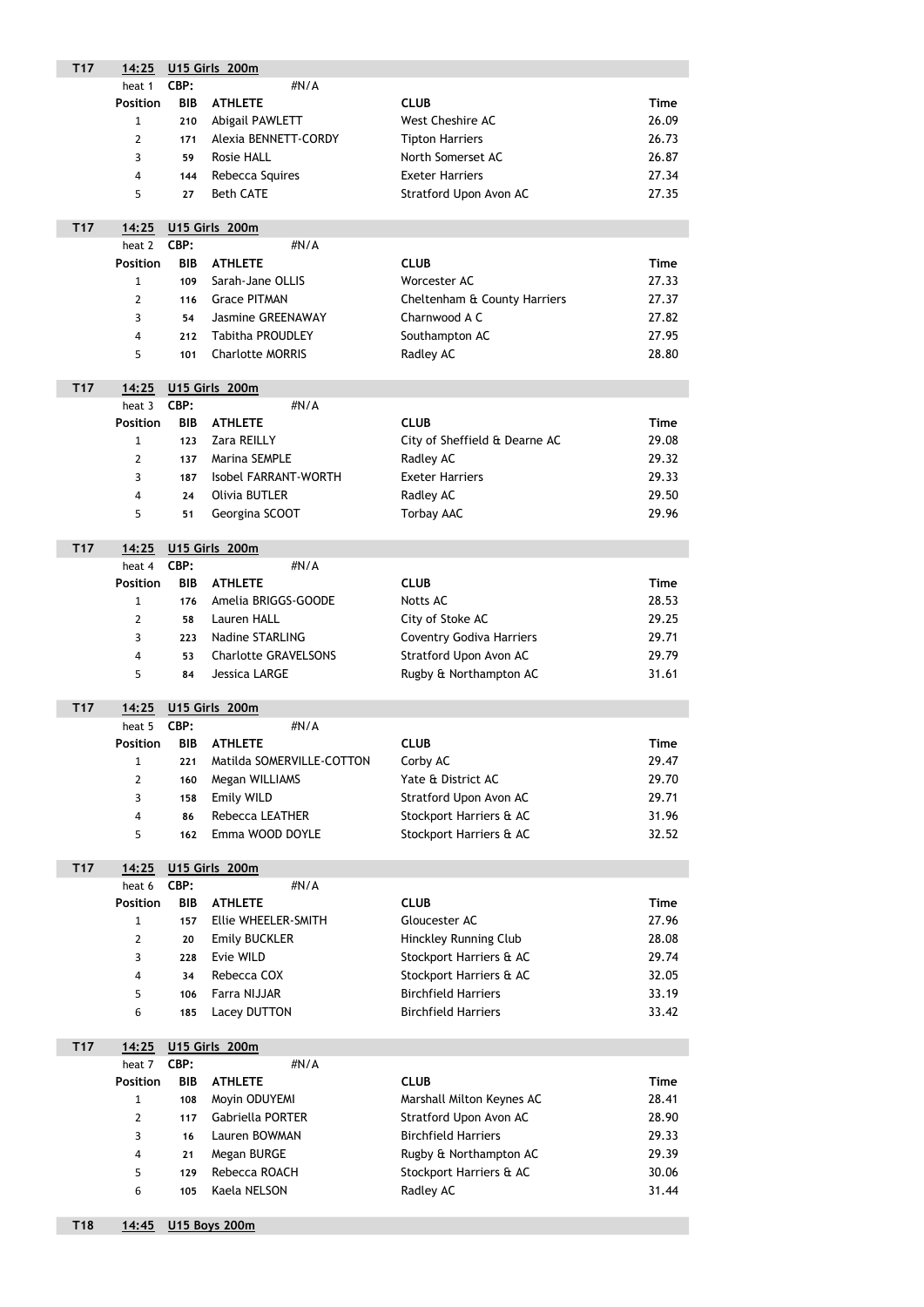|                 | heat 1          | CBP:       | #N/A                   |                                   |             |
|-----------------|-----------------|------------|------------------------|-----------------------------------|-------------|
|                 | <b>Position</b> | <b>BIB</b> | <b>ATHLETE</b>         | <b>CLUB</b>                       | <b>Time</b> |
|                 | 1               | 326        | Samuel JONES           | Halesowen ACC                     | 23.58       |
|                 | $\overline{2}$  | 258        | <b>Ben BASTEN</b>      | Crewe & Nantwich AC               | 24.01       |
|                 | 3               | 323        | Haziq HUSSAIN          | City of Stoke AC                  | 25.53       |
|                 | 4               | 339        | <b>Jack MCDONALD</b>   | Southampton AC                    | 25.67       |
| T18             | 14:45           |            | <b>U15 Boys 200m</b>   |                                   |             |
|                 | heat 2          | CBP:       | #N/A                   |                                   |             |
|                 | <b>Position</b> | <b>BIB</b> | <b>ATHLETE</b>         | <b>CLUB</b>                       | <b>Time</b> |
|                 | $\mathbf{1}$    | 278        | <b>Ethan COURT</b>     | Wolverhampton & Bilston           | 24.96       |
|                 | 2               | 367        | <b>Luke RAVENHILL</b>  | Yate & District AC                | 25.55       |
|                 | 3               | 329        | <b>James LANGHAM</b>   | Rugby & Northampton AC            | 25.96       |
|                 | 4               | 392        | <b>Oliver THATCHER</b> | Southampton AC                    | 26.18       |
|                 | 5               | 306        | <b>James GENTILE</b>   | North Somerset AC                 | 27.22       |
| <b>T18</b>      | 14:45           |            | <b>U15 Boys 200m</b>   |                                   |             |
|                 | heat 3          | CBP:       | #N/A                   |                                   |             |
|                 | <b>Position</b> | <b>BIB</b> | <b>ATHLETE</b>         | <b>CLUB</b>                       | <b>Time</b> |
|                 | $\mathbf{1}$    | 335        | <b>James MALPASS</b>   | Cannock & Stafford AC             | 26.28       |
|                 | 2               | 262        | Tom BLEWITT-JENKINS    | Charnwood A C                     | 26.75       |
|                 | 3               | 310        | <b>Dillan GRICE</b>    | Radley AC                         | 27.80       |
|                 | 4               | 289        | Jack DOODSON           | Stockport Harriers & AC           | 28.45       |
|                 | 5               | 254        | Sam AYRE               | Stockport Harriers & AC           | 29.34       |
| T18             | 14:45           |            | <b>U15 Boys 200m</b>   |                                   |             |
|                 | heat 4          | CBP:       | #N/A                   |                                   |             |
|                 | <b>Position</b> |            | <b>BIB ATHLETE</b>     | <b>CLUB</b>                       | <b>Time</b> |
|                 | $\mathbf{1}$    | 287        | <b>Will DEAN</b>       | Rugby & Northampton AC            | 26.35       |
|                 | $\overline{2}$  | 256        | <b>Ryan BAINS</b>      | Wolverhampton & Bilston           | 26.77       |
|                 | 3               | 382        | Kamalpreet SINGH       | Wolverhampton & Bilston           | 27.84       |
|                 | 4               | 309        | Harry GRAVELSONS       | Stratford Upon Avon AC            | 32.20       |
| T18             | 14:45           |            | <b>U15 Boys 200m</b>   |                                   |             |
|                 | heat 5          | CBP:       | #N/A                   |                                   |             |
|                 | <b>Position</b> | <b>BIB</b> | <b>ATHLETE</b>         | <b>CLUB</b>                       | <b>Time</b> |
|                 | $\mathbf{1}$    | 418        | <b>Elliott HARRIS</b>  | Solihull & Small Heath AC         | 25.71       |
|                 | $\overline{2}$  | 328        | <b>Oliver KEITLEY</b>  | Gloucester AC                     | 26.16       |
|                 | 3               | 344        | Max MOORE-LEES         | <b>Manx Harriers</b>              | 27.08       |
|                 | 4               | 297        | <b>Jack FORREST</b>    | Wolverhampton & Bilston           | 29.72       |
| T <sub>19</sub> | 14:55           |            | Senior Women 400m      |                                   |             |
|                 | heat 1          | CBP:       | #N/A                   |                                   |             |
|                 | <b>Position</b> | <b>BIB</b> | <b>ATHLETE</b>         | <b>CLUB</b>                       | <b>Time</b> |
|                 | $\mathbf{1}$    | 495        | Meghan BEESLEY         | <b>Birchfield Harriers</b>        | 54.92       |
|                 | 2               | 494        | Susanna BANJO          | Newham & Essex Beagles AC         | 56.37       |
|                 | 3               | 512        | Alexandra HILL         | Herts Phoenix AC                  | 58.03       |
|                 | 4               | 507        | Tania-Cyrena CYRUS     | Enfield & Haringey A C            | 1.00.10     |
| T <sub>20</sub> | 15:05           |            | Senior Men 60m         |                                   |             |
|                 | heat 1          | CBP:       | #N/A                   |                                   |             |
|                 | <b>Position</b> | <b>BIB</b> | <b>ATHLETE</b>         | <b>CLUB</b>                       | <b>Time</b> |
|                 | $\mathbf{1}$    | 395        | Deji TOBAIS            | Windsor Slough Eton & Hounslow AC | 6.86        |
|                 | 2               | 389        | Christopher STONE      | Bristol & West AC                 | 6.93        |
|                 | 3               | 292        | Jona EFOLOKO           | Sale Harriers Manchester          | 6.94        |
|                 | 4               | 399        | Michael WARNER         | Newham & Essex Beagles AC         | 7.01        |
|                 | 5               | 363        | Yannick PHIPPEN        | <b>Birchfield Harriers</b>        | 7.10        |
|                 | 6               | 315        | Hassan HASSAN          | <b>Coventry Godiva Harriers</b>   | 7.11        |
|                 | 7               | 275        | Seriashe CHILDS        | Windsor Slough Eton & Hounslow AC | 7.23        |

| T <sub>20</sub> | 15:05           |             | Senior Men 60m            |                                     |      |
|-----------------|-----------------|-------------|---------------------------|-------------------------------------|------|
|                 | heat 2          | <b>CBP:</b> | $\#N/A$                   |                                     |      |
|                 | <b>Position</b> | <b>BIB</b>  | <b>ATHLETE</b>            | <b>CLUB</b>                         | Time |
|                 |                 | 300         | Lemarl FRECKLETON         | Swansea Harriers                    | 7.03 |
|                 |                 | 331         | Nick LEAVEY               | Woodford Green AC with Essex Ladies | 7.05 |
|                 | 3               | 358         | Tamunonengiye Ofori OSSAI | <b>Shaftesbury Barnet Harriers</b>  | 7.10 |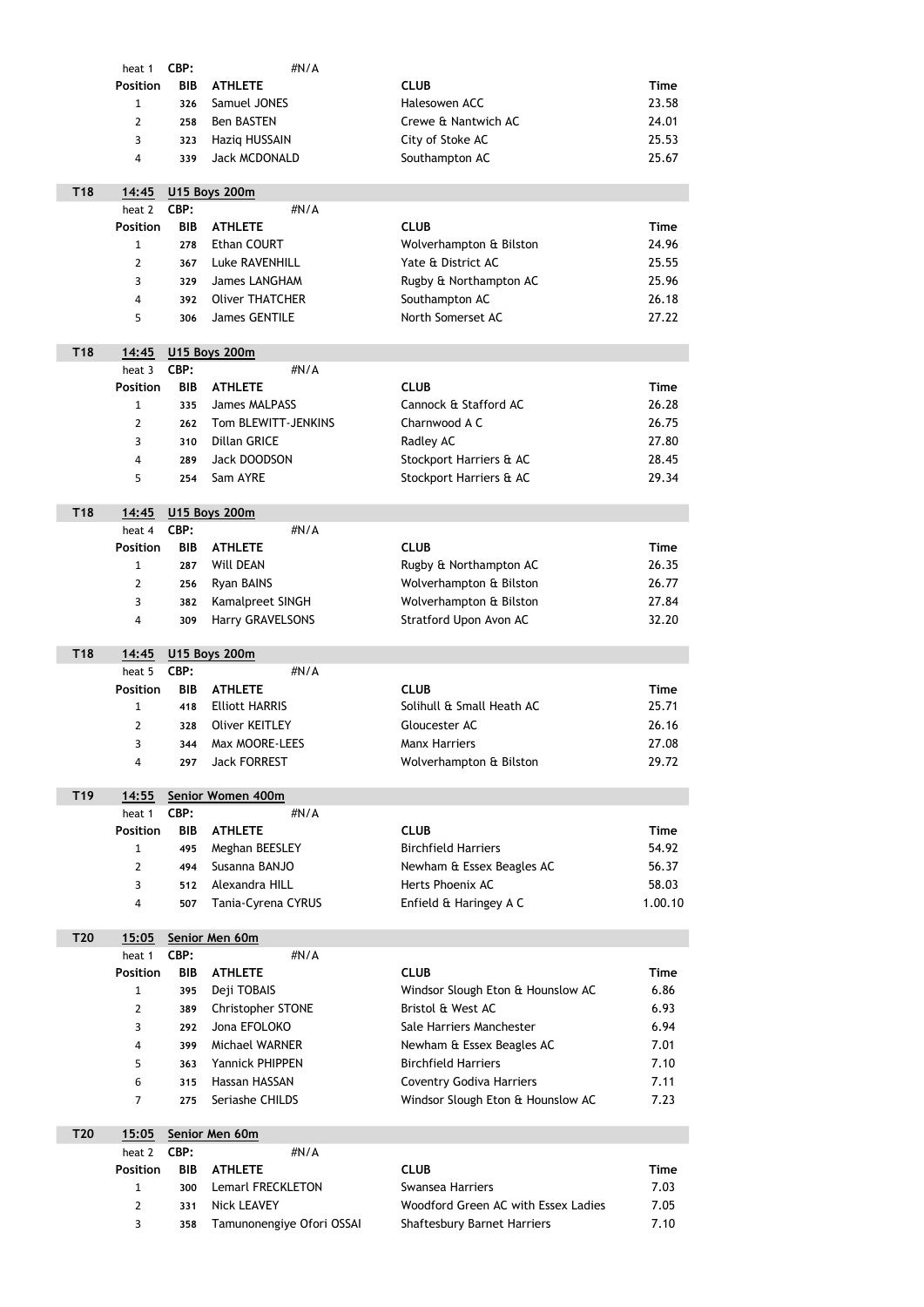|                 | 4               | 267        | <b>Blake Tiger-Lee BROWN</b> | Sale Harriers Manchester          | 7.13        |
|-----------------|-----------------|------------|------------------------------|-----------------------------------|-------------|
|                 | 5               | 407        | Andy BLOW                    | Basingstoke & Mid Hants AC        | 7.13        |
|                 | 6               | 380        | <b>Peter SHAND</b>           | <b>Birchfield Harriers</b>        | 7.20        |
|                 | $\overline{7}$  | 298        | <b>Mathias FRANCIS</b>       | <b>Birchfield Harriers</b>        | 7.24        |
|                 |                 |            |                              |                                   |             |
| T <sub>20</sub> | 15:05           |            | Senior Men 60m               |                                   |             |
|                 | heat 3          | CBP:       | #N/A                         |                                   |             |
|                 | <b>Position</b> | <b>BIB</b> | <b>ATHLETE</b>               | <b>CLUB</b>                       | <b>Time</b> |
|                 | $\mathbf{1}$    | 374        | <b>Edmund ROSS</b>           | <b>Birchfield Harriers</b>        | 7.11        |
|                 | $\overline{2}$  | 375        | <b>Alfie ROWETT</b>          | <b>Banbury Harriers AC</b>        | 7.20        |
|                 | 3               | 359        | Jonnie PEACOCK               | Charnwood A C                     | 7.24        |
|                 | 4               | 255        | <b>Justin BAILLEY</b>        | <b>Dartford Harriers AC</b>       | 7.32        |
|                 | 5               | 340        | Adam MEDCRAFT                | Windsor Slough Eton & Hounslow AC | 7.43        |
|                 | 6               | 361        | Sam PETERS                   | <b>Erme Valley Harriers</b>       | 7.48        |
|                 | $\overline{7}$  | 373        | <b>Curtis ROSE</b>           | <b>University of Warwick</b>      | 7.60        |
|                 |                 |            |                              |                                   |             |
| T <sub>20</sub> | 15:05           |            | Senior Men 60m               |                                   |             |
|                 | heat 4          | CBP:       | #N/A                         |                                   |             |
|                 | <b>Position</b> | <b>BIB</b> | <b>ATHLETE</b>               | <b>CLUB</b>                       | <b>Time</b> |
|                 | $\mathbf{1}$    | 351        | Abdou NJIE                   | Loughborough Students AC          | 7.26        |
|                 | $\overline{2}$  | 313        | <b>Ciaran HARVEY</b>         | Lewes AC                          | 7.41        |
|                 | $\overline{3}$  | 257        | <b>Jacob BAKER</b>           | Charnwood A C                     | 7.48        |
|                 | 4               | 371        | <b>Ben RIEKSTINS</b>         | <b>Telford AC</b>                 | 7.62        |
|                 | 5               | 349        | Aaron NETTLEFORD             | <b>Tipton Harriers</b>            | 7.67        |
|                 | 6               | 274        | <b>Navid CHILDS</b>          | Welsh Anglo Athletics             | 7.74        |
|                 | $\overline{7}$  | 388        | <b>John STATHAM</b>          | Charnwood A C                     | 8.04        |
| T <sub>20</sub> | 15:05           |            | Senior Men 60m               |                                   |             |
|                 | heat 5          | CBP:       | #N/A                         |                                   |             |
|                 |                 |            |                              |                                   |             |

| <b>Position</b> |     | <b>BIB ATHLETE</b>     | <b>CLUB</b>               | Time  |
|-----------------|-----|------------------------|---------------------------|-------|
| 1               | 413 | David FEENEY           | Amber Valley & Erewash AC | 7.15  |
| $\overline{2}$  | 370 | Joel RICHARDSON        | <b>Trafford AC</b>        | 7.28  |
| 3               | 314 | Khairul HASHIM         | University of Warwick     | 7.54  |
| 4               |     | 295 Paul EVANS         | Brecon AC                 | 8.64  |
| 5               | 372 | <b>Kirtley ROBBINS</b> | <b>Tipton Harriers</b>    | 8.71  |
| 6               | 320 | Henry HOPKINS          | Worcester AC              | 8.98  |
| 7               | 688 | Steven Allen           | Cannock & Stafford AC     | 10.10 |

| <b>T21</b> | 15:20           |            | <b>U15 Boys 300m</b>    |                            |       |
|------------|-----------------|------------|-------------------------|----------------------------|-------|
|            | heat 1          | CBP:       | #N/A                    |                            |       |
|            | <b>Position</b> | <b>BIB</b> | <b>ATHLETE</b>          | <b>CLUB</b>                | Time  |
|            |                 | 455        | <b>Omar HOLNESS</b>     | <b>Birchfield Harriers</b> | 41.52 |
|            | 2               | 304        | <b>George GAMMAGE</b>   | Rugby & Northampton AC     | 42.09 |
|            | 3               |            | 352 Karnell NUNES-SMITH | <b>Birchfield Harriers</b> | 50.54 |
|            |                 |            |                         |                            |       |

| T22 | 15:25           |            | U17 Women 300m           |                            |       |
|-----|-----------------|------------|--------------------------|----------------------------|-------|
|     | heat 1          | CBP:       | $\#N/A$                  |                            |       |
|     | <b>Position</b> | <b>BIB</b> | <b>ATHLETE</b>           | <b>CLUB</b>                | Time  |
|     |                 | 38         | Lucy ELCOCK              | Bridgnorth AC              | 41.23 |
|     | 2               | 516        | <b>Gemma JONES</b>       | Corby AC                   | 41.38 |
|     | 3               | 41         | <b>Gabrielle FAKANDE</b> | <b>Cwmbran Harriers</b>    | 42.02 |
|     | 4               | 522        | <b>Beth LLOYD</b>        | <b>Birchfield Harriers</b> | 42.85 |

| T22 | 15:25           |            | U17 Women 300m          |                                   |       |
|-----|-----------------|------------|-------------------------|-----------------------------------|-------|
|     | heat 2          | CBP:       | $\#N/A$                 |                                   |       |
|     | <b>Position</b> | <b>BIB</b> | <b>ATHLETE</b>          | <b>CLUB</b>                       | Time  |
|     | 1               | 140        | <b>Ruka SHONIBARE</b>   | Sale Harriers Manchester          | 42.51 |
|     | 2               | 154        | Megan WEBBER            | Torbay AAC                        | 42.68 |
|     | 3               | 48         | <b>Neneh GARDNER</b>    | Windsor Slough Eton & Hounslow AC | 42.71 |
|     | 4               | 523        | <b>Emily MACTAGGART</b> | Charnwood A C                     | 43.62 |
|     | 5               | 500        | <b>Harriet BUXTON</b>   | <b>Burton AC</b>                  | 46.69 |
|     |                 |            |                         |                                   |       |

| T22 |                    |    | 15:25 U17 Women 300m  |                                   |       |
|-----|--------------------|----|-----------------------|-----------------------------------|-------|
|     | heat 3 <b>CBP:</b> |    | $\#N/A$               |                                   |       |
|     |                    |    | Position BIB ATHLETE  | <b>CLUB</b>                       | Time  |
|     |                    | 81 | <b>Ellie KREFTING</b> | Windsor Slough Eton & Hounslow AC | 43.76 |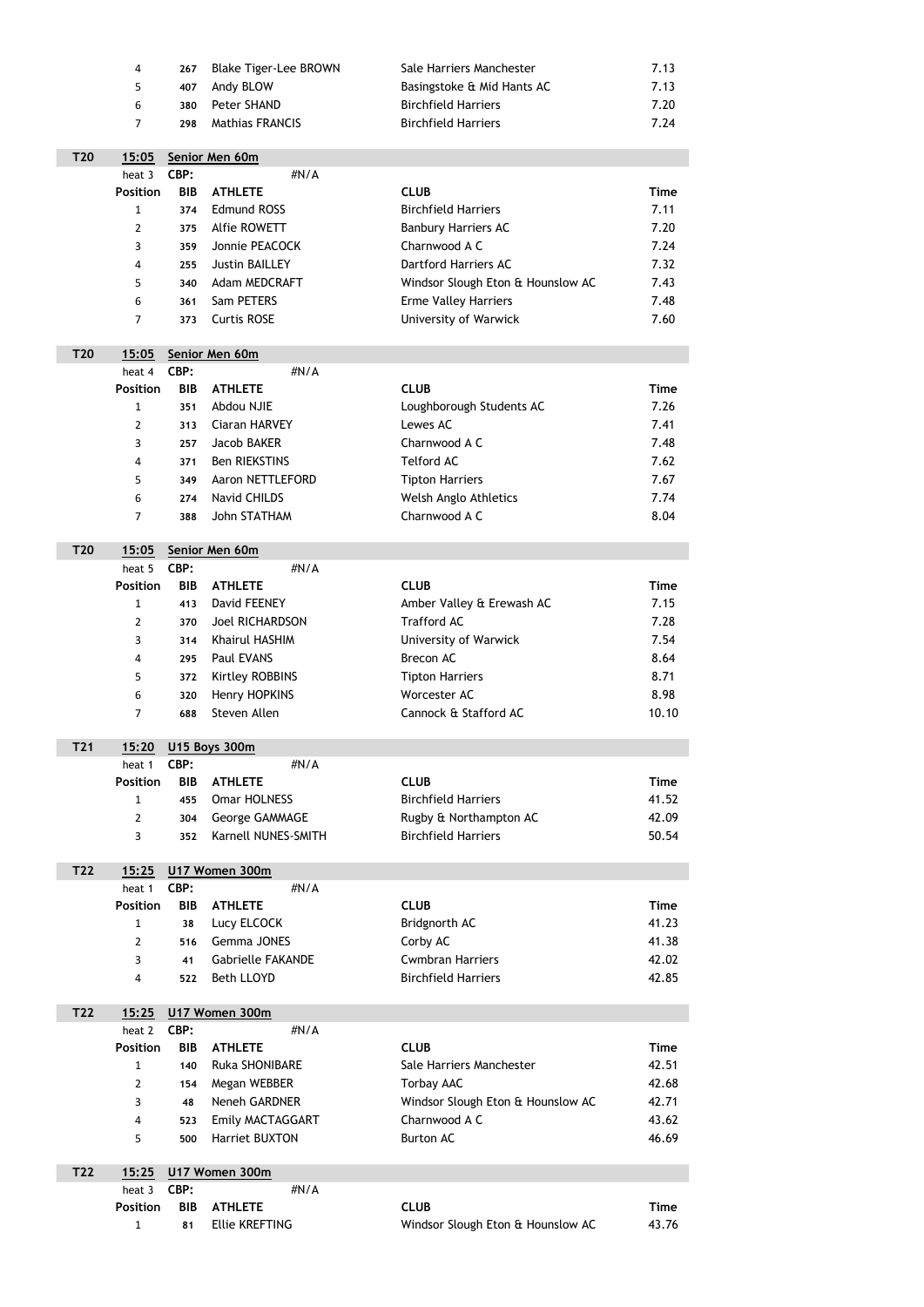|     | $\overline{2}$            | 130                | <b>Katie ROBBINS</b>        | Yate & District AC                  | 44.06       |
|-----|---------------------------|--------------------|-----------------------------|-------------------------------------|-------------|
|     | 3                         | 232                | Georgina WOODWARD           | Rugby & Northampton AC              | 45.35       |
|     | 4                         | 506                | <b>Anna CURTIS</b>          | <b>Swindon Harriers</b>             | 45.58       |
|     | 5                         | 85                 | <b>Treena LARKIN</b>        | Wolverhampton & Bilston             | 46.89       |
|     |                           |                    |                             |                                     |             |
| T22 | 15:25                     |                    | U17 Women 300m              |                                     |             |
|     | heat 4                    | CBP:               | #N/A                        |                                     |             |
|     | <b>Position</b>           | <b>BIB</b>         | <b>ATHLETE</b>              | <b>CLUB</b>                         | <b>Time</b> |
|     | 1                         | 175                | Sarah BRETT                 | Andover AC                          | 45.25       |
|     | 2                         | 537                | Selina SCOTT                | Corby AC                            | 46.08       |
|     | 3                         | 17                 | Eden BRIDGES-MARTIN         | Radley AC                           | 48.16       |
|     | 4                         | 32                 | Maria COOK                  | Yate & District AC                  | 48.33       |
| T22 | 15:25                     |                    | U17 Women 300m              |                                     |             |
|     | heat 5                    | CBP:               | #N/A                        |                                     |             |
|     | <b>Position</b>           | <b>BIB</b>         | <b>ATHLETE</b>              | <b>CLUB</b>                         | <b>Time</b> |
|     | $\mathbf{1}$              | 60                 | <b>Katie HARRIS</b>         | Worcester AC                        | 46.21       |
|     | $\overline{2}$            | 15                 | Anna BERRILL                | Birmingham Running Ath & Tri Club   | 47.99       |
|     | 3                         | 226                | <b>Hannah WEATHERLEY</b>    | Marshall Milton Keynes AC           | 49.55       |
|     |                           |                    |                             |                                     |             |
| T23 | 15:40                     |                    | <b>U17 Men 400m</b>         |                                     |             |
|     | heat 1                    | CBP:               | #N/A                        |                                     |             |
|     | <b>Position</b>           | <b>BIB</b>         | <b>ATHLETE</b>              | <b>CLUB</b>                         | <b>Time</b> |
|     | 1                         | 451                | <b>Ben HAWKES</b>           | Leamington Cycling & AC             | 50.78       |
|     | $\overline{2}$            | 473                | <b>Josh PEARSON</b>         | Bromsgrove & Redditch               | 51.58       |
|     | 3                         | 282                | Peter CURTIS                | <b>Guernsey Island AAC</b>          | 52.49       |
|     | 4                         | 319                | Josh HOLE                   | City Of Salisbury AC & Running Club | 53.41       |
| T23 | 15:40                     |                    |                             |                                     |             |
|     | heat 2                    | CBP:               | <b>U17 Men 400m</b><br>#N/A |                                     |             |
|     | <b>Position</b>           | <b>BIB</b>         | <b>ATHLETE</b>              | <b>CLUB</b>                         | <b>Time</b> |
|     | 1                         | 483                | <b>Ollie THORNER</b>        | Yeovil Olympiads AC                 | 53.12       |
|     | $\overline{2}$            | 348                | Sam NELSON                  | Radley AC                           | 56.49       |
|     | 3                         | 334                | Angus MACLEOD               | <b>Manx Harriers</b>                | 57.43       |
|     | 4                         | 489                | Andrew WOODS                | Tamworth AC                         | 57.68       |
|     | 5                         | 435                | Jasper COLE                 | Wolverhampton & Bilston             | 1.01.73     |
|     |                           |                    |                             |                                     |             |
| T23 | 15:40                     |                    | <b>U17 Men 400m</b>         |                                     |             |
|     | heat 3                    | CBP:               | #N/A                        |                                     |             |
|     | <b>Position</b>           | <b>BIB</b>         | <b>ATHLETE</b>              | <b>CLUB</b>                         | <b>Time</b> |
|     | 1                         | 457                | Rory HOWORTH                | Team Bath AC                        | 53.78       |
|     | $\overline{2}$            | 475                | <b>William PRICE</b>        | Rugby & Northampton AC              | 54.00       |
|     | 3                         | 385                | <b>Matthew SMITH</b>        | <b>Swindon Harriers</b>             | 56.18       |
|     | 4                         | 486                | Samuel WHITTAKER            | Rugby & Northampton AC              | 58.26       |
|     | 5                         | 429                | <b>Alfie BOWERS</b>         | Rugby & Northampton AC              | 59.97       |
| T24 | 15:50                     |                    | U20 Women 400m              |                                     |             |
|     | heat 1                    | CBP:               | #N/A                        |                                     |             |
|     | <b>Position</b>           | <b>BIB</b>         | <b>ATHLETE</b>              | <b>CLUB</b>                         | <b>Time</b> |
|     | $\mathbf{1}$              | 46                 | Indi GALLAGHER              | <b>Guernsey Island AAC</b>          | 58.53       |
|     | 2                         | 519                | Ashleigh LACHENICHT         | Northern (Isle of Man) AC           | 58.95       |
|     | 3                         | 543                | <b>Rhiannon WARD</b>        | Windsor Slough Eton & Hounslow AC   | 59.93       |
|     | 4                         | 518                | Saskia KREFTING             | Windsor Slough Eton & Hounslow AC   | 1.00.14     |
|     | 5                         | 88                 | <b>Amelia LEES</b>          | <b>Guernsey Island AAC</b>          | 1.01.07     |
|     | 6                         | 146                | Georgia TAYLOR              | Yate & District AC                  | 1.01.77     |
|     |                           |                    |                             |                                     |             |
| T24 | 15:50                     |                    | U20 Women 400m              |                                     |             |
|     | heat 2<br><b>Position</b> | CBP:<br><b>BIB</b> | #N/A<br><b>ATHLETE</b>      | <b>CLUB</b>                         | <b>Time</b> |
|     | $\mathbf{1}$              | 499                | Lauren BUTLER               | <b>Birchfield Harriers</b>          | 1.01.39     |
|     | $\overline{2}$            | 520                | Freya LANE                  | Cheltenham & County Harriers        | 1.03.27     |
|     | 3                         | 544                | Sara WATTERSON              | <b>Manx Harriers</b>                | 1.04.30     |
|     | 4                         | 511                | <b>Jess HAZELL</b>          | Wreake & Soar Valley                | 1.05.17     |
|     | 5                         | 533                | Alexandra QUINN-SAVORY      | Cheltenham & County Harriers        | 1.06.58     |
|     |                           |                    |                             |                                     |             |

## T24 15:50 U20 Women 400m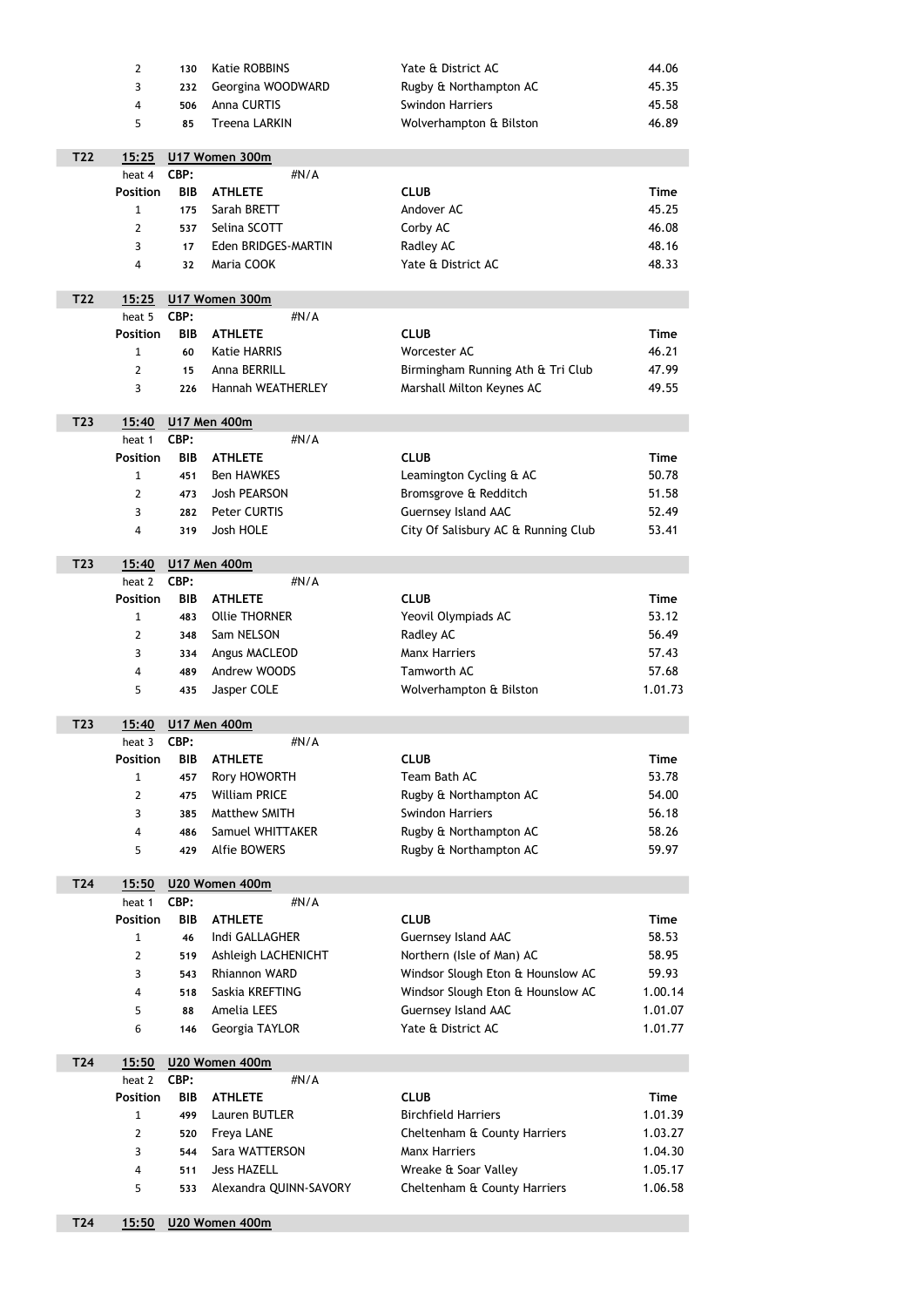|                 | heat 3          | CBP:       | #N/A                    |                                     |             |
|-----------------|-----------------|------------|-------------------------|-------------------------------------|-------------|
|                 | <b>Position</b> | <b>BIB</b> | <b>ATHLETE</b>          | <b>CLUB</b>                         | <b>Time</b> |
|                 | 1               | 493        | Molly ANDREWS           | Bridgnorth AC                       | 1.03.49     |
|                 | $\overline{2}$  | 546        | Olivia WORTH            | <b>Birchfield Harriers</b>          | 1.04.99     |
|                 | 3               | 510        | <b>Charlotte HALL</b>   | Cannock & Stafford AC               | 1.06.53     |
|                 | 4               | 497        | <b>Ruth BROOKES</b>     | Cheltenham & County Harriers        | 1.10.7      |
|                 | 5               | 31         | Laura COOK              | Yate & District AC                  | 1.14.53     |
|                 |                 |            |                         |                                     |             |
| T25             | 16:00           |            | <b>U20 Men 400m</b>     |                                     |             |
|                 | heat 1          | CBP:       | #N/A                    |                                     |             |
|                 | <b>Position</b> | <b>BIB</b> | <b>ATHLETE</b>          | <b>CLUB</b>                         | <b>Time</b> |
|                 | 1               | 461        | <b>Rory KEEN</b>        | Sale Harriers Manchester            | 49.42       |
|                 | $\overline{2}$  | 386        | Joshua SNOOK            | Yate & District AC                  | 49.83       |
|                 | 3               | 261        | Tor BENNETT WILLIAMS    | Wolverhampton & Bilston             | 50.44       |
|                 | 4               | 253        | <b>Brandon ATCHISON</b> | <b>Manx Harriers</b>                | 52.13       |
|                 | 5               | 463        | <b>Owen LAWRENCE</b>    | Southampton AC                      | 52.40       |
|                 |                 |            |                         |                                     |             |
| T <sub>25</sub> | 16:00           |            | <b>U20 Men 400m</b>     |                                     |             |
|                 | heat 2          | CBP:       | #N/A                    |                                     |             |
|                 | <b>Position</b> | <b>BIB</b> | <b>ATHLETE</b>          | <b>CLUB</b>                         | <b>Time</b> |
|                 | $\mathbf{1}$    | 330        | <b>Teddy LE CLERC</b>   | <b>Guernsey Island AAC</b>          | 51.02       |
|                 | 2               | 368        | Morgan REEVES           | Leamington Cycling & AC             | 51.27       |
|                 | 3               | 472        | <b>Matthew PATERSON</b> | Corby AC                            | 51.42       |
|                 | 4               | 341        | Harry MERRIMAN          | Corby AC                            | 53.15       |
|                 | 5               | 321        | <b>Thomas HOPKINS</b>   | <b>Coventry Godiva Harriers</b>     | 54.12       |
|                 |                 |            |                         |                                     |             |
|                 |                 |            |                         |                                     |             |
| T <sub>25</sub> | 16:00           |            | <b>U20 Men 400m</b>     |                                     |             |
|                 | heat 3          | CBP:       | #N/A                    |                                     |             |
|                 | <b>Position</b> | <b>BIB</b> | <b>ATHLETE</b>          | <b>CLUB</b>                         | <b>Time</b> |
|                 | 1               | 465        | Ryan LOWE               | Dudley & Stourbridge Harriers       | 51.42       |
|                 | $\overline{2}$  | 414        | <b>Toby GLASS</b>       | <b>Guernsey Island AAC</b>          | 53.55       |
|                 | 3               | 259        | <b>Ross BEALE</b>       | <b>Birchfield Harriers</b>          | 55.89       |
|                 | 4               | 448        | Liam HALLOWS            | <b>Erme Valley Harriers</b>         | 59.11       |
|                 |                 |            |                         |                                     |             |
| T26             | 16:15           |            | U15 Girls 60m Hurdles   |                                     |             |
|                 | heat 1          | CBP:       | #N/A                    |                                     |             |
|                 | <b>Position</b> | <b>BIB</b> | <b>ATHLETE</b>          | <b>CLUB</b>                         | <b>Time</b> |
|                 | 1               | 210        | Abigail PAWLETT         | <b>West Cheshire AC</b>             | 9.30        |
|                 | $\overline{2}$  | 171        | Alexia BENNETT-CORDY    | <b>Tipton Harriers</b>              | 9.39        |
|                 | 3               | 212        | <b>Tabitha PROUDLEY</b> | Southampton AC                      | 9.87        |
|                 | 4               | 219        | Kamiya SMITH            | <b>Coventry Godiva Harriers</b>     | 9.88        |
|                 | 5               | 194        | Molly HOLE              | City Of Salisbury AC & Running Club | 10.20       |
|                 | 6               | 187        | Isobel FARRANT-WORTH    | <b>Exeter Harriers</b>              | 10.42       |
|                 |                 |            |                         |                                     |             |
| T26             | 16:15           |            | U15 Girls 60m Hurdles   |                                     |             |
|                 | heat 2          | CBP:       | #N/A                    |                                     |             |
|                 | <b>Position</b> | <b>BIB</b> | <b>ATHLETE</b>          | <b>CLUB</b>                         | <b>Time</b> |
|                 | $\mathbf{1}$    | 230        | <b>Jasmine WILLIAMS</b> | Stratford Upon Avon AC              | 10.00       |
|                 | $\overline{2}$  | 176        | Amelia BRIGGS-GOODE     | <b>Notts AC</b>                     | 10.16       |
|                 | 3               | 234        | <b>Charlie YATES</b>    | Amber Valley & Erewash AC           | 10.17       |
|                 | 4               | 198        | Olivia HOPWOOD          | <b>Birchfield Harriers</b>          | 10.39       |

|                 | 6               | 216        | Megan SHIELDS             | City of Stoke AC                  | 10.84       |
|-----------------|-----------------|------------|---------------------------|-----------------------------------|-------------|
|                 | 7               | 228        | Evie WILD                 | Stockport Harriers & AC           | 11.15       |
|                 | 8               | 203        | Ellie-Mai LOTHIAN         | Windsor Slough Eton & Hounslow AC | 12.66       |
| T <sub>26</sub> | 16:15           |            | U15 Girls 60m Hurdles     |                                   |             |
|                 | heat 3          | CBP:       | $\#N/A$                   |                                   |             |
|                 | <b>Position</b> | <b>BIB</b> | <b>ATHLETE</b>            | <b>CLUB</b>                       | <b>Time</b> |
|                 | 1               | 191        | <b>Ettie HAMMOND</b>      | Southampton AC                    | 9.93        |
|                 | $\overline{2}$  | 190        | Ebony HAMMOND             | Team Bath AC                      | 10.23       |
|                 | 3               | 164        | Lateefah AGBEREMI         | Marshall Milton Keynes AC         | 10.34       |
|                 | 4               | 207        | <b>Rosina ORTON</b>       | <b>Birchfield Harriers</b>        | 10.59       |
|                 | 5               | 223        | <b>Nadine STARLING</b>    | <b>Coventry Godiva Harriers</b>   | 10.84       |
|                 | 6               | 221        | Matilda SOMERVILLE-COTTON | Corby AC                          | 11.15       |
|                 |                 |            |                           |                                   |             |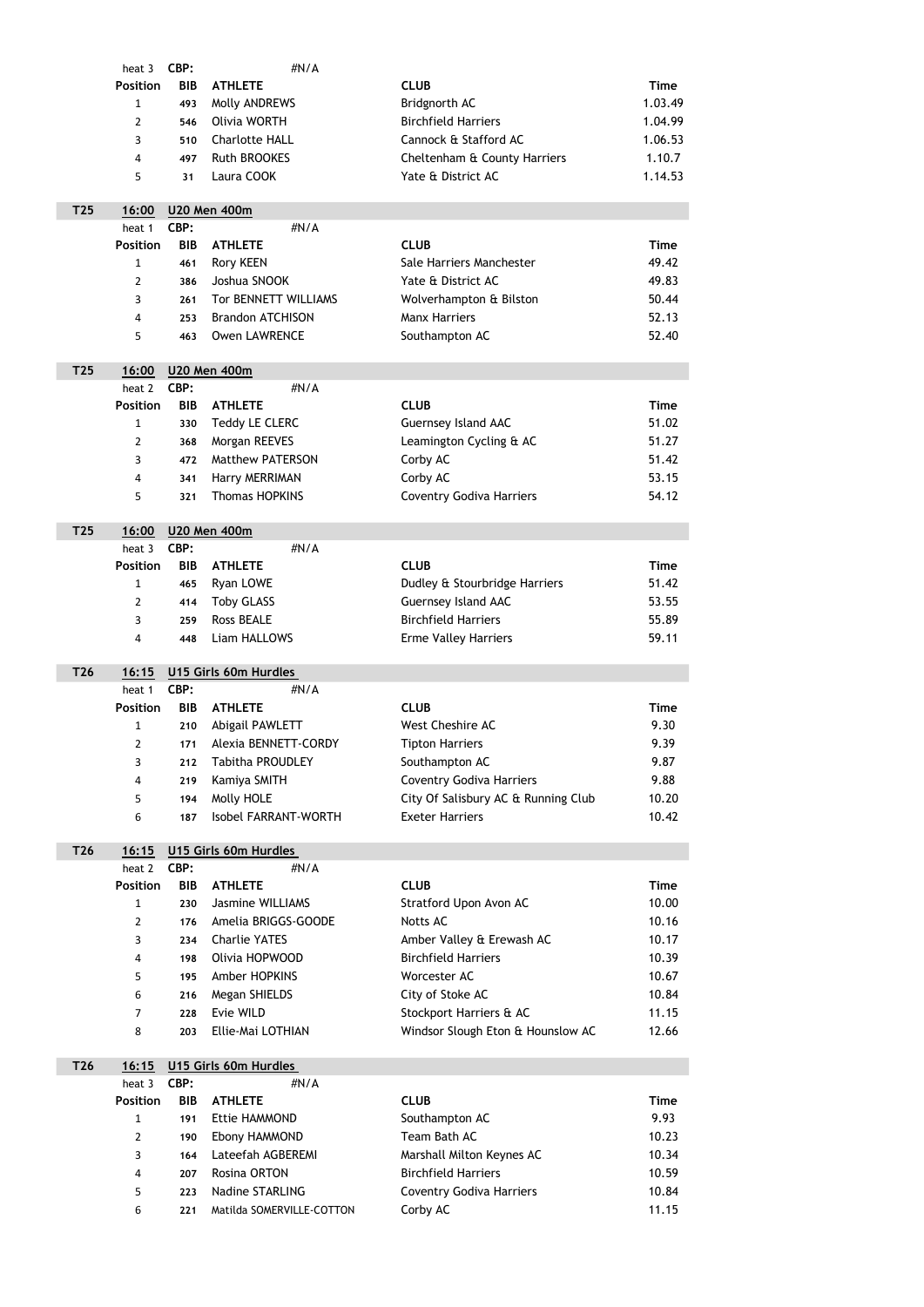| T <sub>27</sub> | 16:30                   | U17 Women 60m Hurdles |                               |                                     |             |  |  |
|-----------------|-------------------------|-----------------------|-------------------------------|-------------------------------------|-------------|--|--|
|                 | heat 1                  | CBP:                  | #N/A                          |                                     |             |  |  |
|                 | <b>Position</b>         | <b>BIB</b>            | <b>ATHLETE</b>                | <b>CLUB</b>                         | <b>Time</b> |  |  |
|                 | $\mathbf{1}$            | 174                   | Jenna BLUNDELL                | Team Bath AC                        | 8.83        |  |  |
|                 | $\overline{2}$          | 197                   | <b>Jessica HOPKINS</b>        | Chelmsford AC                       | 9.33        |  |  |
|                 | 3                       | 179                   | Georgia CLARKE                | <b>Stratford Upon Avon AC</b>       | 9.34        |  |  |
|                 | $\overline{4}$          | 196                   | <b>Danielle HOPKINS</b>       | Worcester AC                        | 9.42        |  |  |
|                 | 5                       | 168                   | Ashleigh BAILEY               | Solihull & Small Heath AC           | 9.43        |  |  |
|                 | 6                       | 229                   | Abi WILLIAMS                  | Cheltenham & County Harriers        | 9.47        |  |  |
|                 | 7                       | 206                   | Sanna MCLEAN                  | Leigh Harriers & AC                 | 9.62        |  |  |
|                 |                         |                       |                               |                                     |             |  |  |
| T <sub>27</sub> | 16:30                   |                       | U17 Women 60m Hurdles         |                                     |             |  |  |
|                 | heat 2                  | CBP:                  | #N/A                          |                                     |             |  |  |
|                 | <b>Position</b>         | <b>BIB</b>            | <b>ATHLETE</b>                | <b>CLUB</b>                         | <b>Time</b> |  |  |
|                 | $\mathbf{1}$            | 192                   | Laura HICKEY                  | Leigh Harriers & AC                 | 9.21        |  |  |
|                 | $\overline{2}$          | 213                   | Louise ROBINSON               | <b>Birchfield Harriers</b>          | 9.43        |  |  |
|                 | 3                       | 215                   | Millie SHAW                   | Charnwood A C                       | 9.70        |  |  |
|                 | $\overline{4}$          | 181                   | <b>Olivia CORCORAN</b>        | Cannock & Stafford AC               | 9.75        |  |  |
|                 | 5                       | 183                   | Abbie DRAPER                  | Rugby & Northampton AC              | 9.85        |  |  |
|                 | 6                       | 214                   | Abigail ROBSON                | Yate & District AC                  | 9.87        |  |  |
|                 | $\overline{7}$          | 178                   | <b>Tazmin CHAPE</b>           | Stratford Upon Avon AC              | 10.02       |  |  |
|                 | 8                       | 175                   | Sarah BRETT                   | Andover AC                          | 10.08       |  |  |
|                 |                         |                       |                               |                                     |             |  |  |
| T <sub>27</sub> | 16:30<br>heat 3         | CBP:                  | U17 Women 60m Hurdles<br>#N/A |                                     |             |  |  |
|                 | <b>Position</b>         | <b>BIB</b>            | <b>ATHLETE</b>                | <b>CLUB</b>                         | <b>Time</b> |  |  |
|                 | $\mathbf{1}$            | 177                   | Mia CHANTREE                  | Chelmsford AC                       | 9.48        |  |  |
|                 | 2                       | 220                   | Natalie SODZI                 | Cheltenham & County Harriers        | 9.71        |  |  |
|                 | 3                       | 199                   | Jane HORDER                   | Cheltenham & County Harriers        | 10.07       |  |  |
|                 | $\overline{\mathbf{4}}$ | 232                   | Georgina WOODWARD             | Rugby & Northampton AC              | 10.37       |  |  |
|                 | 5                       | 231                   | Paula WILLIAMS                | Stratford Upon Avon AC              | 10.44       |  |  |
|                 | 6                       | 226                   | Hannah WEATHERLEY             | Marshall Milton Keynes AC           | 10.51       |  |  |
|                 |                         |                       |                               |                                     |             |  |  |
| <b>T28</b>      | 16:40                   |                       | U15 Boys 60m Hurdles          |                                     |             |  |  |
|                 | heat 1                  | CBP:                  | #N/A                          |                                     |             |  |  |
|                 | <b>Position</b>         | <b>BIB</b>            | <b>ATHLETE</b>                | <b>CLUB</b>                         | <b>Time</b> |  |  |
|                 | $\mathbf{1}$            | 418                   | <b>Elliott HARRIS</b>         | Solihull & Small Heath AC           | 8.82        |  |  |
|                 | $\overline{2}$          | 415                   | Callum GREGSON                | Southampton AC                      | 9.28        |  |  |
|                 | 3                       | 423                   | <b>Tobie WATSON</b>           | <b>Telford AC</b>                   | 9.50        |  |  |
|                 | $\overline{a}$          | 425                   | <b>Cole WILLIAMS</b>          | Stratford Upon Avon AC              | 9.66        |  |  |
|                 | 5                       | 416                   | <b>Matthew GRIFFIN</b>        | Bromsgrove & Redditch               | 9.85        |  |  |
|                 | 6                       | 421                   | Owen SPROSTON                 | City of Stoke AC                    | 10.65       |  |  |
|                 | 7                       | 420                   | <b>Kyle MARTIN</b>            | <b>Manx Harriers</b>                | 11.08       |  |  |
|                 | 8                       | 419                   | <b>Craig MARTIN</b>           | <b>Manx Harriers</b>                | 11.61       |  |  |
|                 |                         |                       |                               |                                     |             |  |  |
| T29             | 16:45                   |                       | U20 Women 60m Hurdles         |                                     |             |  |  |
|                 | heat 1                  | CBP:                  | #N/A                          |                                     |             |  |  |
|                 | <b>Position</b>         | <b>BIB</b>            | <b>ATHLETE</b>                | <b>CLUB</b>                         | <b>Time</b> |  |  |
|                 | $\mathbf{1}$            | 224                   | Isabel WAKEFIELD              | North Devon AC                      | 8.91        |  |  |
|                 | $\overline{2}$          | 218                   | Georgia SILCOX                | Yeovil Olympiads AC<br>Team Bath AC | 8.93        |  |  |
|                 | 3                       | 182                   | Imogen DAWE-LANE              |                                     | 9.31        |  |  |
|                 | 4                       | 217                   | Amber SIBBALD                 | <b>Manx Harriers</b>                | 9.54        |  |  |

| 5. |                                           | 193 Vivien HITZLER          |                                | Bromsgrove & Redditch | 9.85  |
|----|-------------------------------------------|-----------------------------|--------------------------------|-----------------------|-------|
| 6  |                                           | 188 Lucy HADAWAY            |                                | City of York AC       | 10.16 |
|    |                                           | 16:45 U20 Women 60m Hurdles |                                |                       |       |
|    | $h_{\alpha\alpha}$ + $\gamma$ $\beta$ DD. |                             | $H$ <sub>N</sub> $I$ $\Lambda$ |                       |       |

| T29 |                 |            | 16:45 U20 Women 60m Hurdles |                            |      |  |  |  |
|-----|-----------------|------------|-----------------------------|----------------------------|------|--|--|--|
|     | heat 2          | CBP:       |                             | $\#N/A$                    |      |  |  |  |
|     | <b>Position</b> | <b>BIB</b> | <b>ATHLETE</b>              | <b>CLUB</b>                | Time |  |  |  |
|     |                 | 202        | <b>Alice LINAKER</b>        | City of York AC            | 9.11 |  |  |  |
|     | 2               | 186        | <b>Ally EMANUEL</b>         | <b>Birchfield Harriers</b> | 9.16 |  |  |  |
|     | 3               | 170        | Jessica BENNETT             | Bromsgrove & Redditch      | 9.27 |  |  |  |
|     | 4               | 200        | Olivia JONES                | <b>Birchfield Harriers</b> | 9.47 |  |  |  |

| <b>T30</b> |                    | 16:50 Senior Women 60m Hurdles |         |             |  |      |  |
|------------|--------------------|--------------------------------|---------|-------------|--|------|--|
|            | heat 1 <b>CBP:</b> |                                | # $N/A$ |             |  |      |  |
|            | <b>Position</b>    | <b>BIB ATHLETE</b>             |         | <b>CLUB</b> |  | Time |  |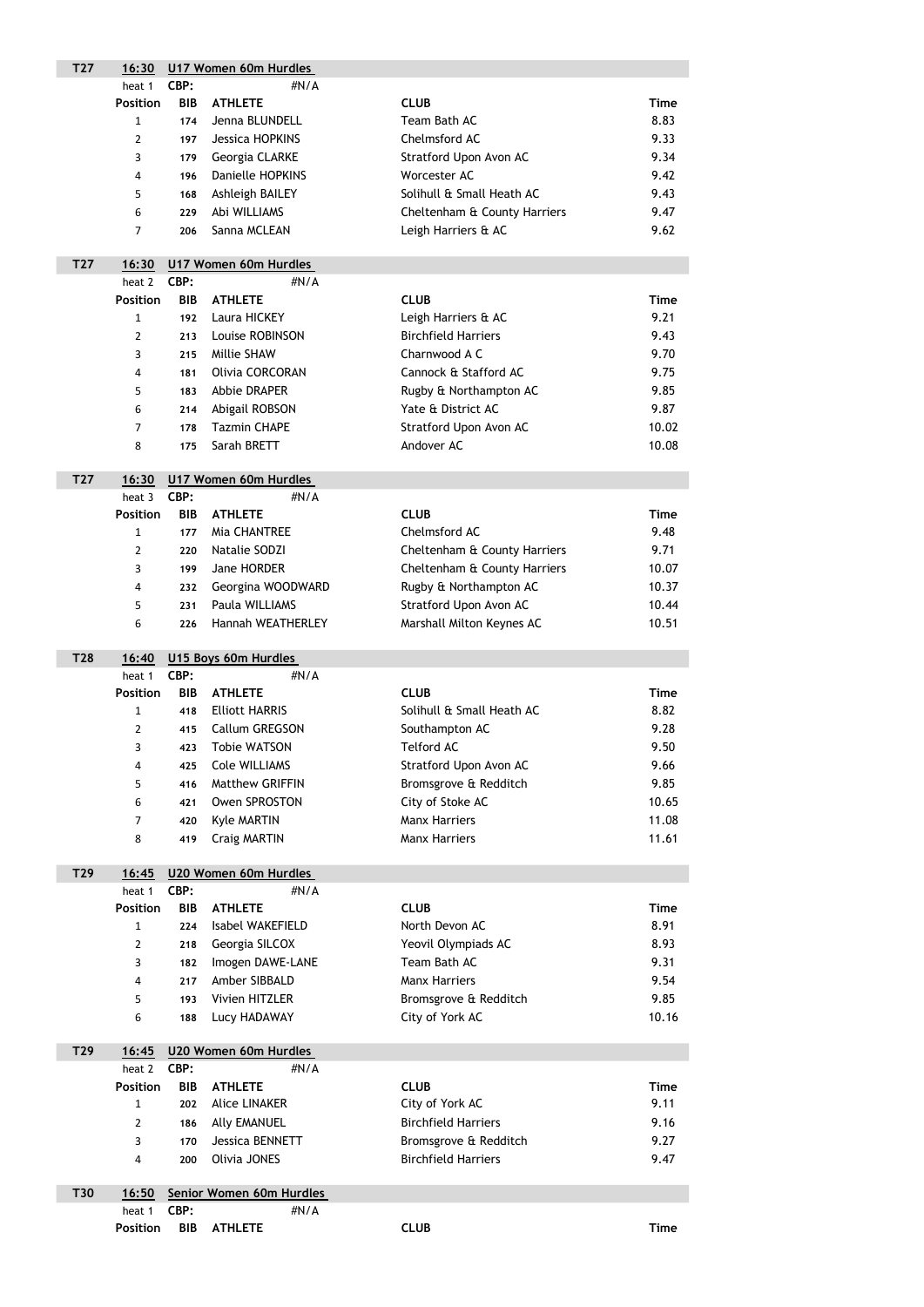|     | $\mathbf{1}$    | 209        | <b>Heather PATON</b>        | <b>Birchfield Harriers</b>          | 8.56        |
|-----|-----------------|------------|-----------------------------|-------------------------------------|-------------|
|     | 2               | 222        | <b>Katie STAINTON</b>       | <b>Birchfield Harriers</b>          | 8.78        |
|     | 3               | 227        | <b>Harriet WIGGINTON</b>    | <b>Oxford University AC</b>         | 10.84       |
|     |                 |            |                             |                                     |             |
| T31 | 16:55           |            | U17 Men 60m Hurdles         |                                     |             |
|     | heat 1          | CBP:       | #N/A                        |                                     |             |
|     | <b>Position</b> | <b>BIB</b> | <b>ATHLETE</b>              | <b>CLUB</b>                         | <b>Time</b> |
|     | $\mathbf{1}$    | 409        | Joseph COLLINS              | Team Bath AC                        | 8.77        |
|     | 2               | 405        | <b>Kieron APPLETON</b>      | City Of Salisbury AC & Running Club | 9.26        |
|     | 3               | 422        | <b>William THORLEY</b>      | Bromsgrove & Redditch               | 9.60        |
| T32 | 17:00           |            | Senior/U20 Men 60m Hurdles  |                                     |             |
|     | heat 1          | CBP:       | #N/A                        |                                     |             |
|     | <b>Position</b> | <b>BIB</b> | <b>ATHLETE</b>              | <b>CLUB</b>                         | <b>Time</b> |
|     | $\mathbf{1}$    | 413        | David FEENEY                | Amber Valley & Erewash AC           | 8.07        |
|     | 2               | 407        | Andy BLOW                   | Basingstoke & Mid Hants AC          | 8.16        |
|     | 3               | 410        | Michael COPELAND            | City of Sheffield & Dearne AC       | 8.56        |
|     | 4               | 414        | <b>Toby GLASS</b>           | <b>Guernsey Island AAC</b>          | 9.18        |
|     |                 |            |                             |                                     |             |
| T33 | 17:05           |            | U20 Women 800m              |                                     |             |
|     | heat 1          | CBP:       | #N/A                        |                                     |             |
|     | <b>Position</b> | <b>BIB</b> | <b>ATHLETE</b>              | <b>CLUB</b>                         | <b>Time</b> |
|     | 1               | 235        | <b>Emily THOMPSON</b>       | <b>Banbury Harriers AC</b>          | 2.11.33     |
|     | $\overline{2}$  | 519        | Ashleigh LACHENICHT         | Northern (Isle of Man) AC           | 2.21.16     |
|     | 3               | 542        | Rebecca TOLL                | Guernsey Island AAC                 | 2.22.05     |
|     | 4               | 496        | Zoe BRICKLEY                | Wolverhampton & Bilston             | 2.23.84     |
|     | 5               | 492        | Phoebe ANDERSON             | Windsor Slough Eton & Hounslow AC   | 2.26.30     |
|     | 6               | 536        | Emma RYDER                  | Tavistock AC                        | 2.33.24     |
| T33 | 17:05           |            | U20 Women 800m              |                                     |             |
|     | heat 2          | CBP:       | #N/A                        |                                     |             |
|     | <b>Position</b> | <b>BIB</b> | <b>ATHLETE</b>              | <b>CLUB</b>                         | <b>Time</b> |
|     | $\mathbf{1}$    | 491        | <b>Karys AMORY</b>          | <b>Birchfield Harriers</b>          | 2.19.30     |
|     | $\overline{2}$  | 538        | <b>Jessica SHEPPARD</b>     | <b>Stratford Upon Avon AC</b>       | 2.25.69     |
|     | 3               | 508        | Savannah DOHERTY            | <b>Birchfield Harriers</b>          | 2.25.99     |
|     | 4               | 505        | Lauren CUNILD               | Rugby & Northampton AC              | 2.30.84     |
|     | 5               | 515        | Emma JENKINS                | Medway & Maidstone AC               | 2.32.16     |
|     | 6               | 532        | <b>Isabel OVENS</b>         | Cheltenham & County Harriers        | 2.34.36     |
|     | 7               | 501        | Zena CHALLENGER             | Wreake & Soar Valley                | 2.45.77     |
|     |                 |            |                             |                                     |             |
| T34 | 17:15<br>heat 1 | CBP:       | <b>U20 Men 800m</b><br>#N/A |                                     |             |
|     | <b>Position</b> | <b>BIB</b> | <b>ATHLETE</b>              | <b>CLUB</b>                         | <b>Time</b> |
|     | $\mathbf{1}$    | 439        | Adam DAY                    | <b>Chiltern Harriers AC</b>         | 2.01.80     |
|     | $\overline{2}$  | 440        | <b>Jack DEE-INGHAM</b>      | Wigan & District H & AC             | 2.01.84     |
|     | 3               | 433        | <b>Elliott CHARD</b>        | Yate & District AC                  | 2.03.23     |
|     | 4               | 443        | Hayden FEY                  | <b>Torbay AAC</b>                   | 2.03.46     |
|     | 5               | 450        | <b>Tim HARTLEY</b>          | Wigan & District H & AC             | 2.05.66     |
|     |                 |            |                             |                                     |             |
| T34 | 17:15           |            | <b>U20 Men 800m</b>         |                                     |             |
|     | heat 2          | CBP:       | #N/A                        |                                     |             |
|     | <b>Position</b> | <b>BIB</b> | <b>ATHLETE</b>              | <b>CLUB</b>                         | <b>Time</b> |

|     | 428 | Jack BENSTEAD          | Corby AC                          | 2.01.31 |
|-----|-----|------------------------|-----------------------------------|---------|
| 2   | 479 | <b>Harry SACHS</b>     | <b>Birchfield Harriers</b>        | 2.13.52 |
| 3   | 462 | Vaitshnavan KUSELAN    | Windsor Slough Eton & Hounslow AC | 2.14.71 |
| 4   |     | 478 Carl ROBERTSON     | Rugby & Northampton AC            | 2.14.95 |
| .5. | 448 | Liam HALLOWS           | <b>Erme Valley Harriers</b>       | 2.15.18 |
| 6   | 237 | <b>Thomas ALDRIDGE</b> | <b>Tamworth Athletics Club</b>    | 2.26.66 |

| T <sub>35</sub> | 17:25           |            | Senior Men 200m          |                                     |             |  |  |  |
|-----------------|-----------------|------------|--------------------------|-------------------------------------|-------------|--|--|--|
|                 | heat 1          | CBP:       | #N/A                     |                                     |             |  |  |  |
|                 | <b>Position</b> | <b>BIB</b> | <b>ATHLETE</b>           | <b>CLUB</b>                         | <b>Time</b> |  |  |  |
|                 |                 | 389        | <b>Christopher STONE</b> | Bristol & West AC                   | 21.62       |  |  |  |
|                 |                 | 374        | <b>Edmund ROSS</b>       | <b>Birchfield Harriers</b>          | 21.68       |  |  |  |
|                 | 3               | 399        | Michael WARNER           | Newham & Essex Beagles AC           | 21.93       |  |  |  |
|                 | 4               | 331        | Nick LEAVEY              | Woodford Green AC with Essex Ladies | 21.94       |  |  |  |